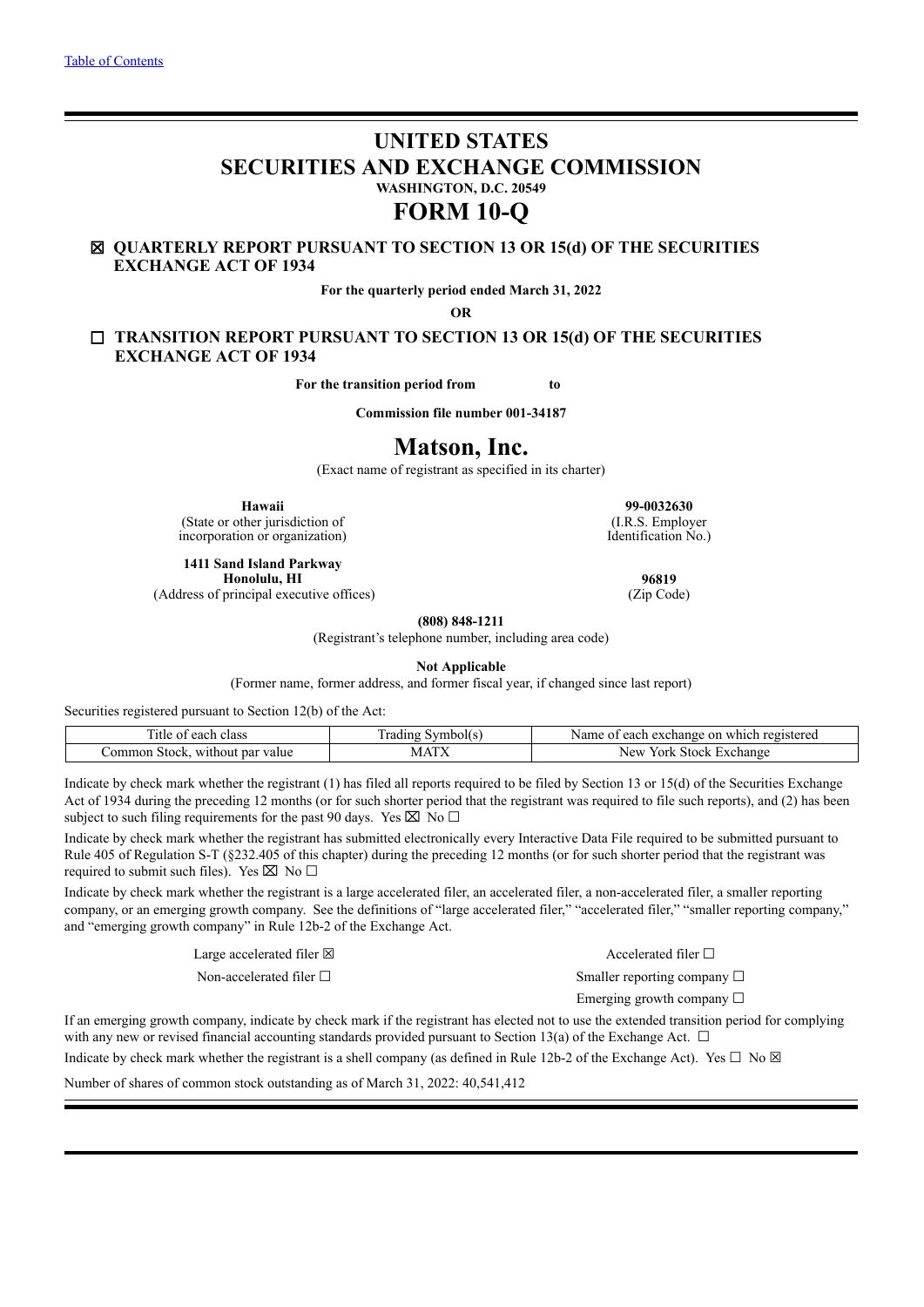# **MATSON, INC. AND SUBSIDIARIES**

# **TABLE OF CONTENTS**

<span id="page-1-0"></span>

|                |                                                                                              | Page           |
|----------------|----------------------------------------------------------------------------------------------|----------------|
|                | Part I-FINANCIAL INFORMATION                                                                 |                |
| Item 1.        | <b>Financial Statements (Unaudited)</b>                                                      |                |
|                | <b>Condensed Consolidated Statements of Income and Comprehensive Income</b>                  |                |
|                | <b>Condensed Consolidated Balance Sheets</b>                                                 | $\overline{2}$ |
|                | <b>Condensed Consolidated Statements of Cash Flows</b>                                       | 3              |
|                | Condensed Consolidated Statements of Shareholders' Equity                                    | 4              |
|                | <b>Notes to the Condensed Consolidated Financial Statements</b>                              | 5              |
| Item 2.        | <u>Management's Discussion and Analysis of Financial Condition and Results of Operations</u> | 14             |
| Item $3.$      | Quantitative and Qualitative Disclosures about Market Risk                                   | 19             |
| Item 4.        | <b>Controls and Procedures</b>                                                               | 20             |
|                | Part II-OTHER INFORMATION                                                                    | 20             |
| Item $1$ .     | <b>Legal Proceedings</b>                                                                     | 20             |
| Item 1A.       | <b>Risk Factors</b>                                                                          | 20             |
| Item $2.$      | <b>Unregistered Sales of Equity Securities and Use of Proceeds</b>                           | 21             |
| Item 3.        | <b>Defaults Upon Senior Securities</b>                                                       | 21             |
| Item 4.        | <b>Mine Safety Disclosures</b>                                                               | 2.1            |
| <u>Item 5.</u> | <b>Other Information</b>                                                                     | 2.1            |
| Item 6.        | <b>Exhibits</b>                                                                              | 22.            |
|                | <b>Signatures</b>                                                                            | 23             |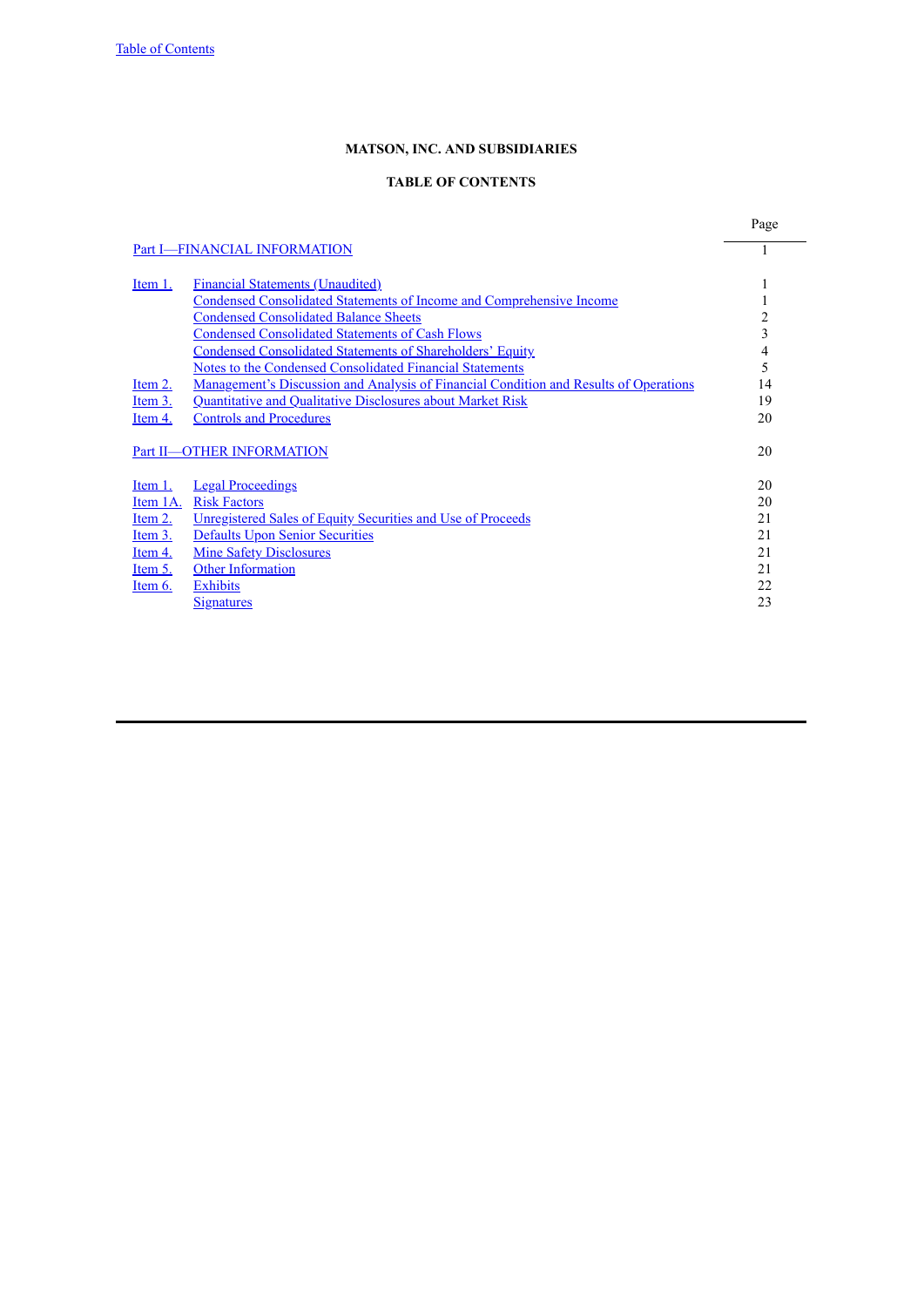# **PART I. FINANCIAL INFORMATION**

# <span id="page-2-1"></span><span id="page-2-0"></span>**ITEM 1. FINANCIAL STATEMENTS**

# **MATSON, INC. AND SUBSIDIARIES**

# **Condensed Consolidated Statements of Income and Comprehensive Income**

(Unaudited)

<span id="page-2-2"></span>

|                                                         |                      | <b>Three Months Ended</b><br>March 31, |  |  |
|---------------------------------------------------------|----------------------|----------------------------------------|--|--|
| (In millions, except per share amounts)                 | 2022                 | 2021                                   |  |  |
| <b>Operating Revenue:</b>                               |                      |                                        |  |  |
| Ocean Transportation                                    | \$<br>943.9          | \$.<br>560.5                           |  |  |
| Logistics                                               | 221.6                | 151.3                                  |  |  |
| <b>Total Operating Revenue</b>                          | 1.165.5              | 711.8                                  |  |  |
|                                                         |                      |                                        |  |  |
| Costs and Expenses:                                     |                      |                                        |  |  |
| Operating costs                                         | (703.7)              | (544.7)                                |  |  |
| Income from SSAT                                        | 34.0                 | 9.2                                    |  |  |
| Selling, general and administrative                     | (63.2)               | (56.1)                                 |  |  |
| <b>Total Costs and Expenses</b>                         | (732.9)              | (591.6)                                |  |  |
|                                                         |                      |                                        |  |  |
| Operating Income                                        | 432.6                | 120.2                                  |  |  |
| Interest expense                                        | (4.8)                | (7.3)                                  |  |  |
| Other income (expense), net                             | 2.0                  | 1.4                                    |  |  |
| Income before Income Taxes                              | 429.8                | 114.3                                  |  |  |
| Income taxes                                            | (90.6)               | (27.1)                                 |  |  |
| Net Income                                              | $\mathbf S$<br>339.2 | $\$$<br>87.2                           |  |  |
|                                                         |                      |                                        |  |  |
| Other Comprehensive Income (Loss), Net of Income Taxes: |                      |                                        |  |  |
| Net Income                                              | \$<br>339.2          | \$<br>87.2                             |  |  |
| Other Comprehensive Income (Loss):                      |                      |                                        |  |  |
| Amortization of prior service cost                      | (0.9)                | (1.1)                                  |  |  |
| Amortization of net loss (gain)                         | 0.8                  | 1.2                                    |  |  |
| Other adjustments                                       | 0.3                  | (0.2)                                  |  |  |
| Total Other Comprehensive Income (Loss)                 | 0.2                  | (0.1)                                  |  |  |
| Comprehensive Income                                    | \$<br>339.4          | \$<br>87.1                             |  |  |
|                                                         |                      |                                        |  |  |
| Basic Earnings Per Share                                | 8.29<br>\$           | 2.01<br>\$                             |  |  |
| Diluted Earnings Per Share                              | \$<br>8.23           | \$<br>1.99                             |  |  |
|                                                         |                      |                                        |  |  |
| Weighted Average Number of Shares Outstanding:          |                      |                                        |  |  |
| Basic                                                   | 40.9                 | 43.4                                   |  |  |
| Diluted                                                 | 41.2                 | 43.8                                   |  |  |

See Notes to Condensed Consolidated Financial Statements.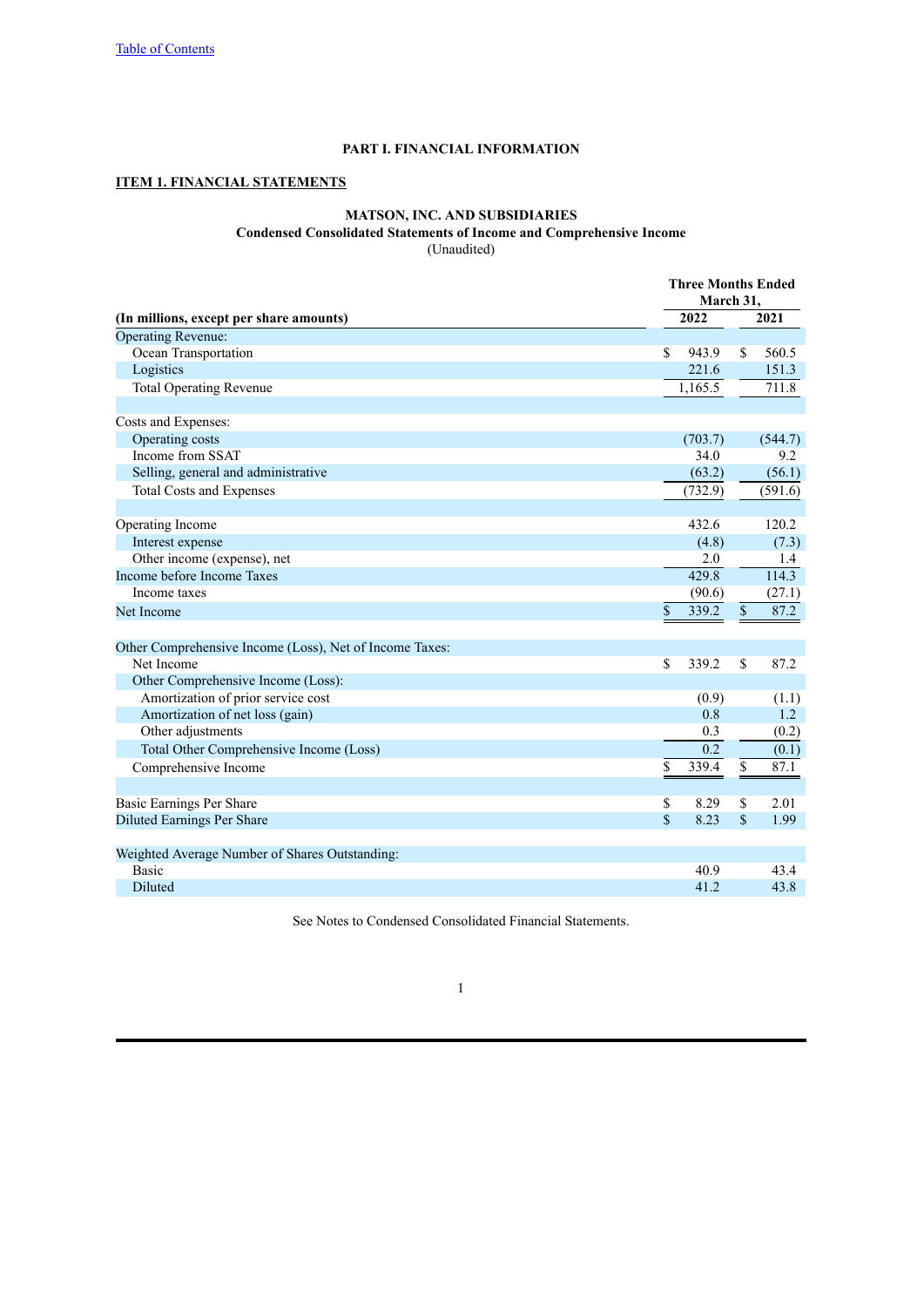# **MATSON, INC. AND SUBSIDIARIES Condensed Consolidated Balance Sheets** (Unaudited)

<span id="page-3-0"></span>

|                                                                               | March 31,     | December 31,    |         |  |
|-------------------------------------------------------------------------------|---------------|-----------------|---------|--|
| (In millions)<br><b>ASSETS</b>                                                | 2022          |                 | 2021    |  |
|                                                                               |               |                 |         |  |
| Current Assets:<br>Cash and cash equivalents                                  | \$<br>392.8   | \$              | 282.4   |  |
| Accounts receivable, net of allowance for credit losses of \$11.4 million and |               |                 |         |  |
| \$10.1 million, respectively                                                  | 371.4         |                 | 343.7   |  |
| Prepaid expenses and other assets                                             | 110.6         |                 | 78.4    |  |
|                                                                               |               |                 | 704.5   |  |
| Total current assets                                                          | 874.8         |                 |         |  |
| Long-term Assets:                                                             |               |                 |         |  |
| Investment in SSAT                                                            | 92.7          |                 | 58.7    |  |
| Property and equipment, net                                                   | 1,894.6       |                 | 1,878.3 |  |
| Operating lease right of use assets                                           | 506.7         |                 | 434.6   |  |
| Goodwill                                                                      | 327.8         |                 | 327.8   |  |
| Intangible assets, net                                                        | 178.5         |                 | 181.1   |  |
| Deferred dry-docking costs, net                                               | 64.7          |                 | 68.7    |  |
| Other long-term assets                                                        | 37.7          |                 | 39.4    |  |
| Total long-term assets                                                        | 3,102.7       |                 | 2,988.6 |  |
| <b>Total Assets</b>                                                           | \$<br>3,977.5 | $\overline{\$}$ | 3,693.1 |  |
|                                                                               |               |                 |         |  |
| LIABILITIES AND SHAREHOLDERS' EQUITY                                          |               |                 |         |  |
| <b>Current Liabilities:</b>                                                   |               |                 |         |  |
| Current portion of debt                                                       | \$<br>65.0    | \$              | 65.0    |  |
| Accounts payable and accruals                                                 | 301.6         |                 | 308.4   |  |
| Operating lease liabilities                                                   | 158.5         |                 | 137.6   |  |
| Other liabilities                                                             | 85.1          |                 | 101.4   |  |
| Total current liabilities                                                     | 610.2         |                 | 612.4   |  |
| Long-term Liabilities:                                                        |               |                 |         |  |
| Long-term debt, net of deferred loan fees                                     | 535.7         |                 | 549.7   |  |
| Long-term operating lease liabilities                                         | 359.5         |                 | 307.4   |  |
| Deferred income taxes                                                         | 431.1         |                 | 425.2   |  |
| Other long-term liabilities                                                   | 130.3         |                 | 131.0   |  |
| Total long-term liabilities                                                   | 1,456.6       |                 | 1,413.3 |  |
| Commitments and Contingencies (see Note 13)                                   |               |                 |         |  |
| Shareholders' Equity:                                                         |               |                 |         |  |
| Common stock                                                                  | 30.4          |                 | 30.7    |  |
| Additional paid in capital                                                    | 296.2         |                 | 314.1   |  |
| Accumulated other comprehensive loss, net                                     | (30.7)        |                 | (30.9)  |  |
| Retained earnings                                                             | 1,614.8       |                 | 1,353.5 |  |
| Total shareholders' equity                                                    | 1,910.7       |                 | 1,667.4 |  |
| Total Liabilities and Shareholders' Equity                                    | \$<br>3,977.5 | $\overline{\$}$ | 3,693.1 |  |

See Notes to Condensed Consolidated Financial Statements.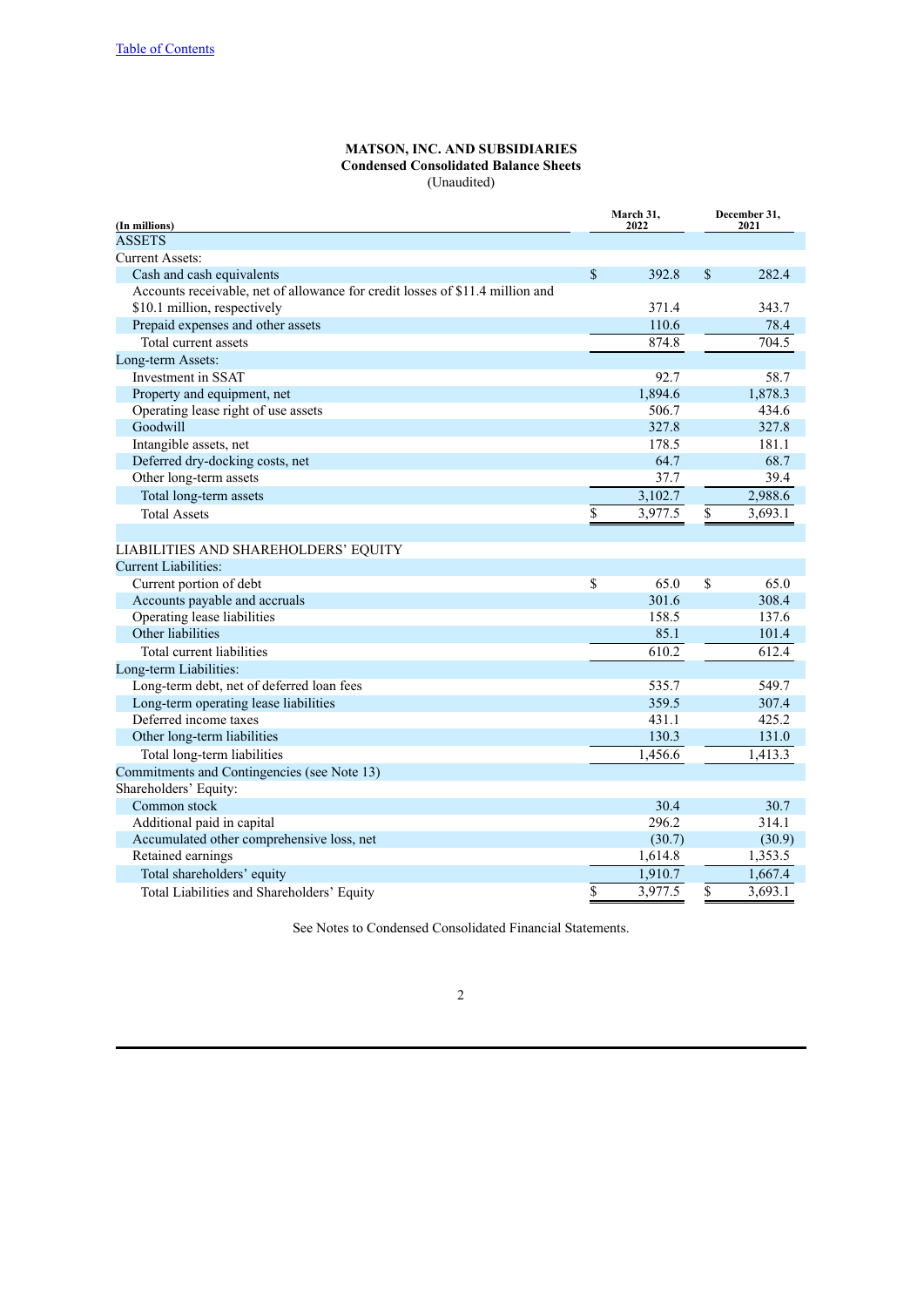# **MATSON, INC. AND SUBSIDIARIES Condensed Consolidated Statements of Cash Flows** (Unaudited)

<span id="page-4-0"></span>

| (In millions)                                                                     |               | 2022    |                      | Three Months Ended March 31,<br>2021 |  |  |
|-----------------------------------------------------------------------------------|---------------|---------|----------------------|--------------------------------------|--|--|
| Cash Flows From Operating Activities:                                             |               |         |                      |                                      |  |  |
| Net income                                                                        | \$            | 339.2   | \$                   | 87.2                                 |  |  |
| Reconciling adjustments:                                                          |               |         |                      |                                      |  |  |
| Depreciation and amortization                                                     |               | 35.6    |                      | 34.5                                 |  |  |
| Amortization of operating lease right of use assets                               |               | 36.2    |                      | 23.9                                 |  |  |
| Deferred income taxes                                                             |               | 6.6     |                      | 6.5                                  |  |  |
| Share-based compensation expense                                                  |               | 4.7     |                      | 4.8                                  |  |  |
| Income from SSAT                                                                  |               | (34.0)  |                      | (9.2)                                |  |  |
| Distribution from SSAT                                                            |               |         |                      | 10.5                                 |  |  |
| Other                                                                             |               | (0.2)   |                      | (1.1)                                |  |  |
| Changes in assets and liabilities:                                                |               |         |                      |                                      |  |  |
| Accounts receivable, net                                                          |               | (27.7)  |                      | (7.7)                                |  |  |
| Deferred dry-docking payments                                                     |               | (8.6)   |                      | (9.5)                                |  |  |
| Deferred dry-docking amortization                                                 |               | 6.7     |                      | 6.6                                  |  |  |
| Prepaid expenses and other assets                                                 |               | (31.5)  |                      | (4.8)                                |  |  |
| Accounts payable, accruals and other liabilities                                  |               | (16.2)  |                      | 5.6                                  |  |  |
| Operating lease liabilities                                                       |               | (35.4)  |                      | (22.5)                               |  |  |
| Other long-term liabilities                                                       |               | (1.5)   |                      | (1.9)                                |  |  |
| Net cash provided by operating activities                                         |               | 273.9   |                      | 122.9                                |  |  |
|                                                                                   |               |         |                      |                                      |  |  |
| Cash Flows From Investing Activities:                                             |               |         |                      |                                      |  |  |
| Capitalized vessel construction expenditures                                      |               | (9.4)   |                      |                                      |  |  |
| Other capital expenditures                                                        |               | (37.4)  |                      | (38.5)                               |  |  |
| Proceeds from disposal of property and equipment                                  |               | 0.4     |                      | 1.4                                  |  |  |
| Cash deposits into Capital Construction Fund                                      |               | (10.7)  |                      |                                      |  |  |
| Withdrawals from Capital Construction Fund                                        |               | 10.7    |                      |                                      |  |  |
| Net cash used in investing activities                                             |               | (46.4)  |                      | (37.1)                               |  |  |
|                                                                                   |               |         |                      |                                      |  |  |
| Cash Flows From Financing Activities:                                             |               |         |                      |                                      |  |  |
| Repayments of debt                                                                |               | (14.4)  |                      | (14.4)                               |  |  |
| Proceeds from revolving credit facility                                           |               |         |                      | 108.1                                |  |  |
| Repayments of revolving credit facility                                           |               |         |                      | (154.9)                              |  |  |
| Payment of financing costs                                                        |               |         |                      | (3.0)                                |  |  |
| Dividends paid                                                                    |               | (12.9)  |                      | (10.1)                               |  |  |
| Repurchase of Matson common stock                                                 |               | (70.4)  |                      |                                      |  |  |
| Tax withholding related to net share settlements of restricted stock units        |               | (19.4)  |                      | (14.1)                               |  |  |
| Net cash used in financing activities                                             |               | (117.1) |                      | (88.4)                               |  |  |
|                                                                                   |               |         |                      |                                      |  |  |
| Net Increase (Decrease) in Cash, Cash Equivalents and Restricted Cash             |               | 110.4   |                      | (2.6)                                |  |  |
| Cash, Cash Equivalents and Restricted Cash, Beginning of the Period               |               | 287.7   |                      | 19.7                                 |  |  |
| Cash, Cash Equivalents and Restricted Cash, End of the Period                     | $\mathcal{S}$ | 398.1   | $\mathbb{S}$         | 17.1                                 |  |  |
|                                                                                   |               |         |                      |                                      |  |  |
| Reconciliation of Cash, Cash Equivalents and Restricted Cash, End of the Period:  |               |         |                      |                                      |  |  |
| Cash and Cash Equivalents                                                         | \$            | 392.8   | \$                   | 11.8                                 |  |  |
| <b>Restricted Cash</b>                                                            |               | 5.3     |                      | 5.3                                  |  |  |
| Total Cash, Cash Equivalents and Restricted Cash, End of the Period               | $\$$          | 398.1   | $\sqrt{\frac{2}{n}}$ | 17.1                                 |  |  |
|                                                                                   |               |         |                      |                                      |  |  |
| Supplemental Cash Flow Information:                                               |               |         |                      |                                      |  |  |
| Interest paid, net of capitalized interest                                        | $\mathbb{S}$  | 4.5     | \$                   | 5.7                                  |  |  |
| Income tax payments and (refunds), net                                            | \$            | 103.1   | \$                   | (0.4)                                |  |  |
|                                                                                   |               |         |                      |                                      |  |  |
| Non-cash Information:                                                             |               |         |                      |                                      |  |  |
| Capital expenditures included in accounts payable, accruals and other liabilities | \$            | 7.1     | \$                   | 8.8                                  |  |  |
|                                                                                   |               |         |                      |                                      |  |  |

See Notes to Condensed Consolidated Financial Statements.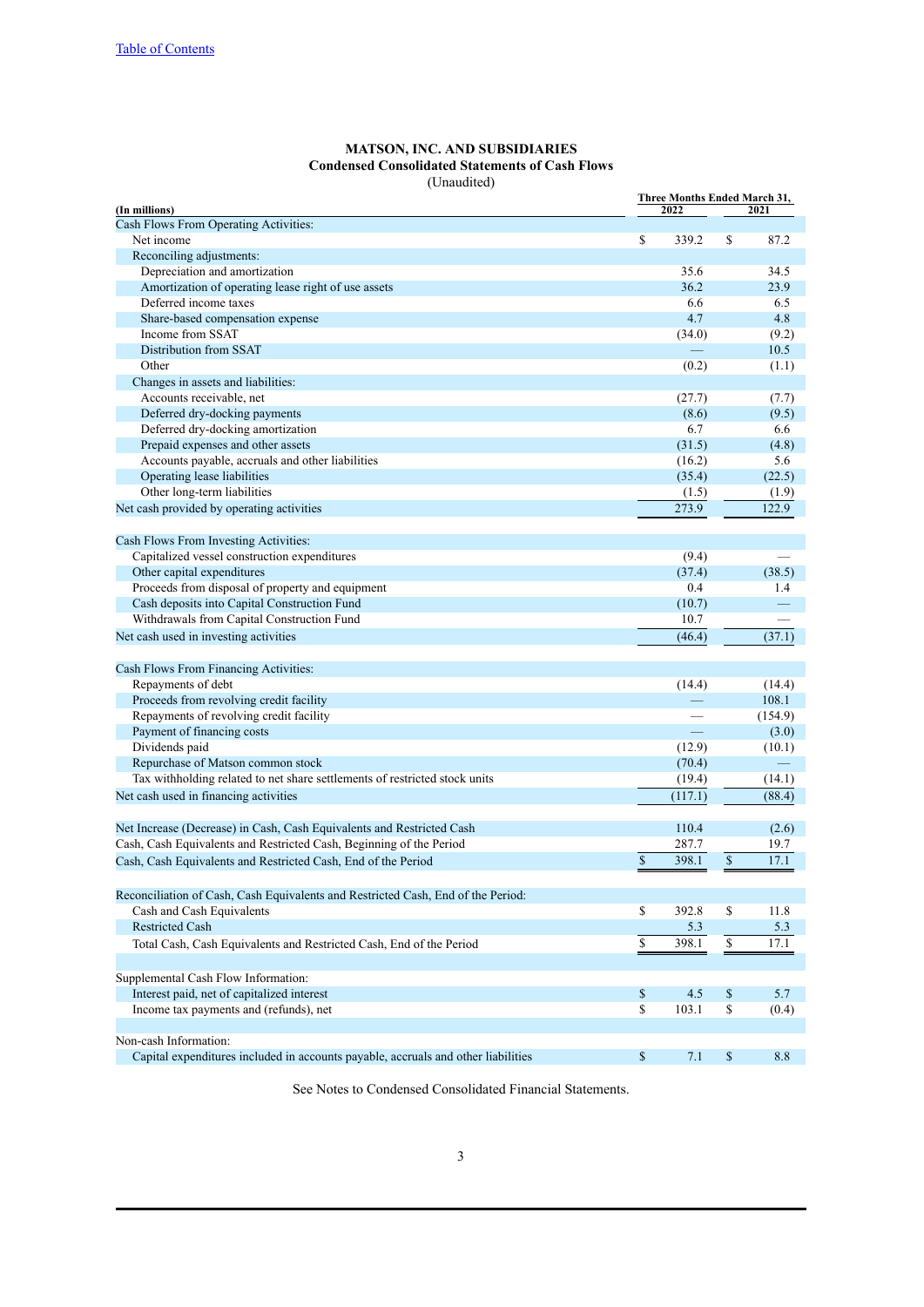#### **MATSON, INC. AND SUBSIDIARIES Condensed Consolidated Statements of Shareholders' Equity** (Unaudited)

<span id="page-5-0"></span>

| (In millions, except per share amounts)                  | <b>Shares</b> | <b>Common Stock</b><br><b>Stated</b><br>Value | <b>Additional</b><br>Paid In<br>Capital |              | <b>Accumulated</b><br>Other<br>Comprehensive<br>Income (Loss) | <b>Retained</b><br>Earnings | <b>Total</b> |
|----------------------------------------------------------|---------------|-----------------------------------------------|-----------------------------------------|--------------|---------------------------------------------------------------|-----------------------------|--------------|
| Balance at December 31, 2021                             | 41.0          | \$30.7                                        | \$314.1                                 | \$           | (30.9)                                                        | \$1,353.5                   | \$1,667.4    |
| Net income                                               |               |                                               |                                         |              |                                                               | 339.2                       | 339.2        |
| Other comprehensive income (loss), net of tax            |               |                                               |                                         |              | 0.2                                                           |                             | 0.2          |
| Share-based compensation                                 |               |                                               | 4.7                                     |              |                                                               |                             | 4.7          |
| Shares issued, net of shares withheld for employee taxes | 0.2           | 0.2                                           | (19.5)                                  |              |                                                               |                             | (19.3)       |
| Shares repurchased                                       | (0.7)         | (0.5)                                         | (3.1)                                   |              |                                                               | (65.0)                      | (68.6)       |
| Dividends (\$0.30 per share)                             |               |                                               |                                         |              |                                                               | (12.9)                      | (12.9)       |
| Balance at March 31, 2022                                | 40.5          | \$30.4                                        | \$296.2                                 | \$           | (30.7)                                                        | \$1,614.8                   | \$1,910.7    |
|                                                          |               |                                               |                                         |              |                                                               |                             |              |
| (In millions, except per share amounts)                  | <b>Shares</b> | <b>Common Stock</b><br><b>Stated</b><br>Value | Additional<br>Paid In<br>Capital        |              | Accumulated<br>Other<br>Comprehensive<br>Income (Loss)        | Retained<br>Earnings        | Total        |
| Balance at December 31, 2020                             | 43.2          | \$32.4                                        | \$321.5                                 | $\mathbf{S}$ | (50.8)                                                        | \$.<br>658.1                | \$<br>961.2  |
| Net income                                               |               |                                               |                                         |              |                                                               | 87.2                        | 87.2         |
| Other comprehensive income (loss), net of tax            |               |                                               |                                         |              | (0.1)                                                         |                             | (0.1)        |
| Share-based compensation                                 |               |                                               | 4.8                                     |              |                                                               |                             | 4.8          |
| Shares issued, net of shares withheld for employee taxes | 0.2           | 0.2                                           | (14.3)                                  |              |                                                               |                             | (14.1)       |
| Dividends (\$0.23 per share)                             |               |                                               |                                         |              |                                                               | (10.1)                      | (10.1)       |

See Notes to Condensed Consolidated Financial Statements.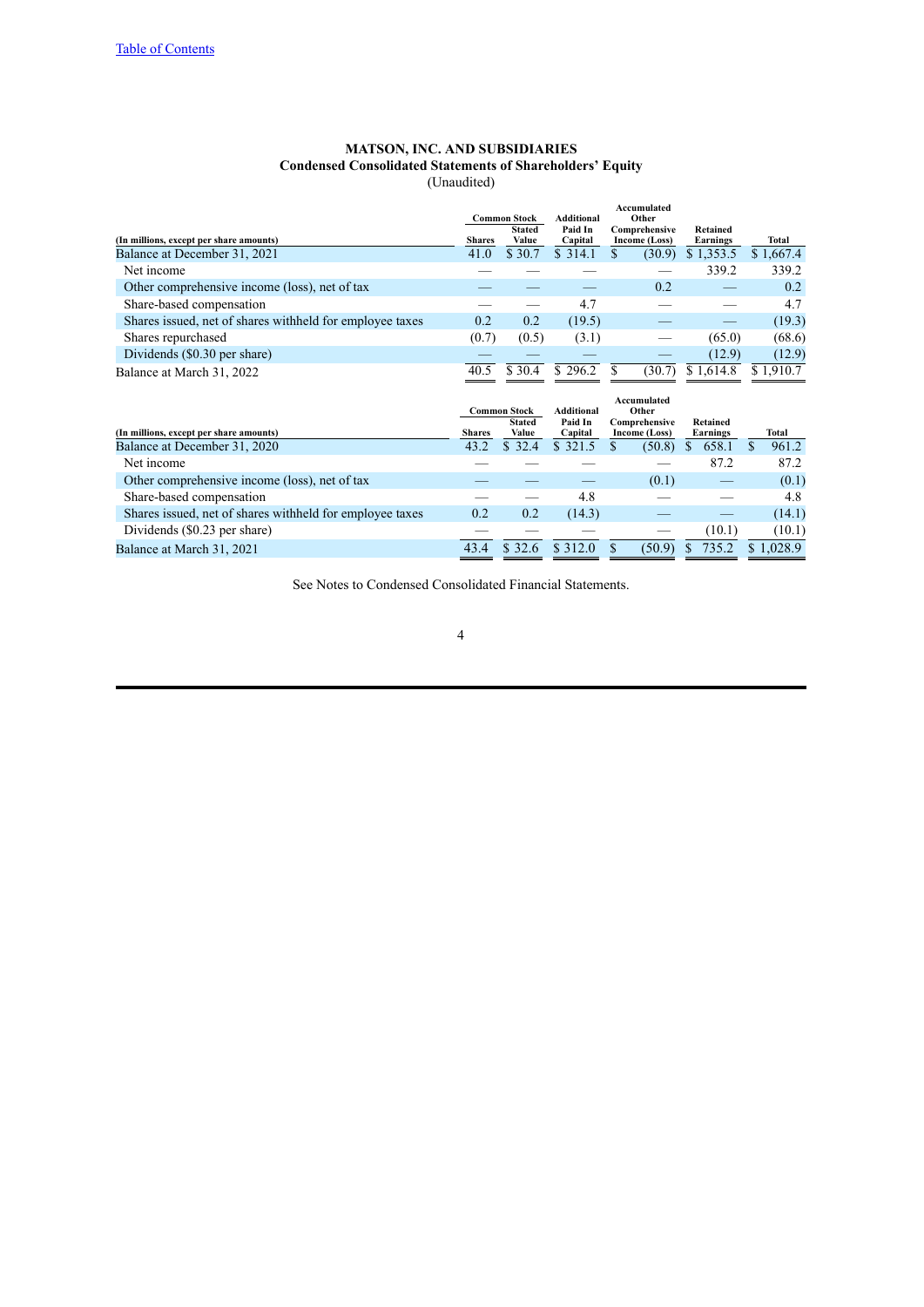#### **MATSON, INC. AND SUBSIDIARIES NOTES TO THE CONDENSED CONSOLIDATED FINANICAL STATEMENTS** (Unaudited)

# <span id="page-6-0"></span>**1. DESCRIPTION OF THE BUSINESS**

Matson, Inc., a holding company incorporated in the State of Hawaii, and its subsidiaries ("Matson" or the "Company"), is a leading provider of ocean transportation and logistics services. The Company consists of two segments, Ocean Transportation and Logistics:

*Ocean Transportation:* Matson's Ocean Transportation business is conducted through Matson Navigation Company, Inc. ("MatNav"), a wholly-owned subsidiary of Matson, Inc. Founded in 1882, MatNav provides a vital lifeline of ocean freight transportation services to the domestic non-contiguous economies of Hawaii, Alaska and Guam, and to other island economies in Micronesia. MatNav also operates premium, expedited services primarily from China to Long Beach, California, and provides services to Okinawa, Japan and various islands in the South Pacific, and operates an international export service from Dutch Harbor, Alaska to Asia. In addition, subsidiaries of MatNav provide stevedoring, refrigerated cargo services, inland transportation and other terminal services for MatNav and other ocean carriers on the Hawaiian islands of Oahu, Hawaii, Maui and Kauai, and in the Alaska locations of Anchorage, Kodiak and Dutch Harbor.

Matson has a 35 percent ownership interest in SSA Terminals, LLC, a joint venture between Matson Ventures, Inc., a wholly-owned subsidiary of MatNay, and SSA Ventures, Inc., a subsidiary of Carrix, Inc. ("SSAT"). SSAT currently provides terminal and stevedoring services to various carriers at eight terminal facilities on the U.S. West Coast, including three facilities dedicated for MatNav's use. Matson records its share of income from SSAT in costs and expenses in the Condensed Consolidated Statements of Income and Comprehensive Income, and within the Ocean Transportation segment due to the nature of SSAT's operations.

*Logistics:* Matson's Logistics business is conducted through Matson Logistics, Inc. ("Matson Logistics"), a wholly-owned subsidiary of MatNav. Established in 1987, Matson Logistics extends the geographic reach of Matson's transportation network throughout North America and Asia, and is an asset-light business that provides a variety of logistics services to its customers including: (i) multimodal transportation brokerage of domestic and international rail intermodal services, long-haul and regional highway trucking services, specialized hauling, flat-bed and project services, less-than-truckload services, and expedited freight services (collectively, "Transportation Brokerage" services); (ii) less-than-container load ("LCL") consolidation and freight forwarding services (collectively, "Freight Forwarding" services); (iii) warehousing, trans-loading, value-added packaging and distribution services (collectively, "Warehousing" services); and (iv) supply chain management, non-vessel operating common carrier ("NVOCC") freight forwarding and other services.

### **2. SIGNIFICANT ACCOUNTING POLICIES**

*Basis of Presentation:* The Condensed Consolidated Financial Statements are unaudited, and include the accounts of Matson, Inc. and all wholly-owned subsidiaries, after elimination of intercompany amounts and transactions. Significant investments in businesses, partnerships, and limited liability companies in which the Company does not have a controlling financial interest, but has the ability to exercise significant influence, are accounted for under the equity method. The Company accounts for its investment in SSAT using the equity method of accounting.

Due to the nature of the Company's operations, the results for interim periods are not necessarily indicative of results to be expected for the year. These Condensed Consolidated Financial Statements reflect all normal recurring adjustments that are, in the opinion of management, necessary for fair presentation of the results of the interim periods, and do not include all of the information and footnotes required by U.S. generally accepted accounting principles for complete consolidated financial statements.

The Condensed Consolidated Financial Statements should be read in conjunction with the Consolidated Financial Statements and notes thereto included in the Company's Annual Report on Form 10-K for the year ended December 31, 2021, filed with the Securities and Exchange Commission ("SEC") on February 25, 2022.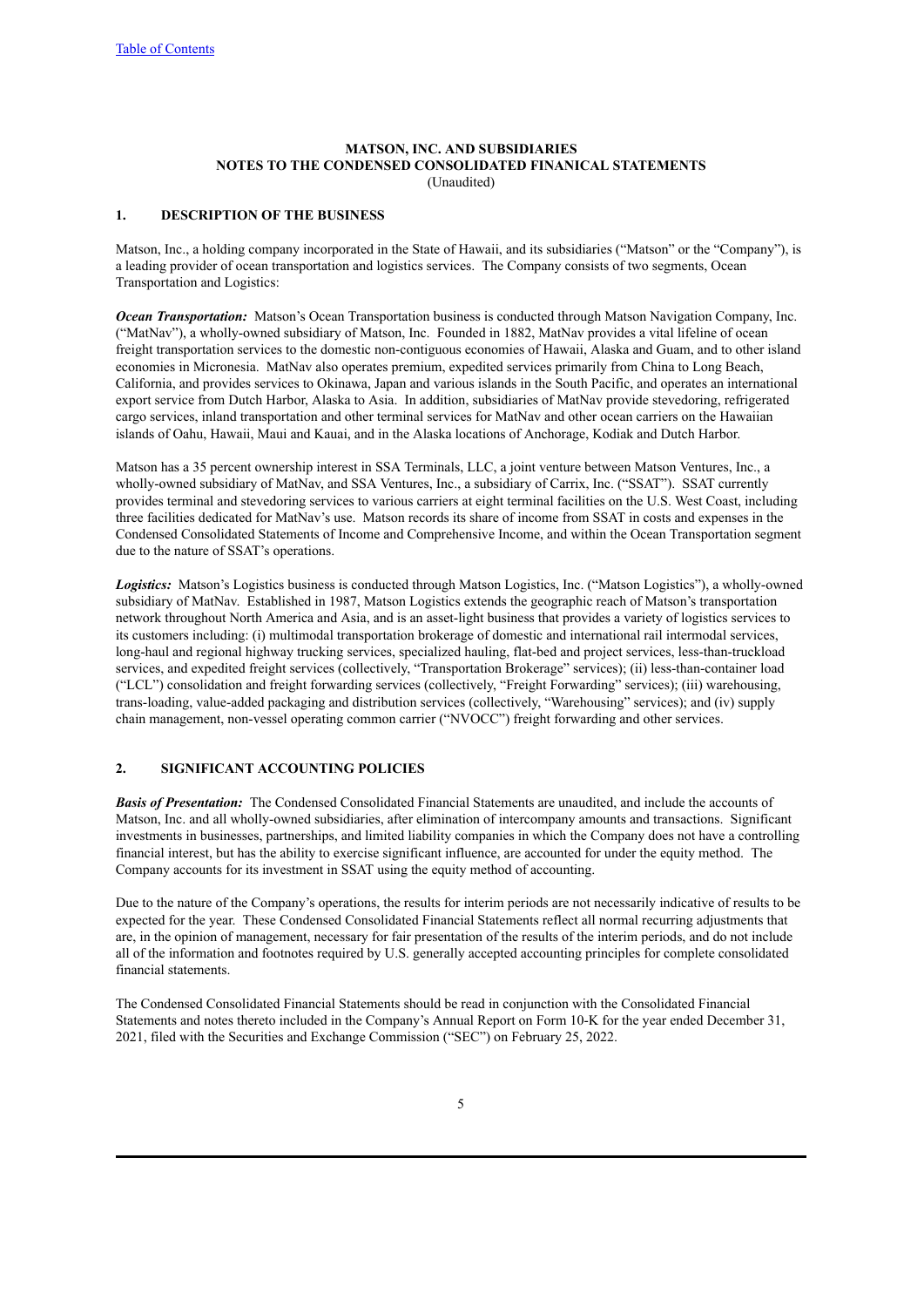*Fiscal Period:* The period end for Matson covered by this report is March 31, 2022. The period end for MatNav and its subsidiaries covered by this report occurred on April 1, 2022.

*Significant Accounting Policies:* The Company's significant accounting policies are described in Note 2 to the Consolidated Financial Statements included in Part II, Item 8 of the Company's Annual Report on Form 10-K for the year ended December 31, 2021.

*Use of Estimates:* The preparation of the interim Condensed Consolidated Financial Statements in conformity with accounting principles generally accepted in the U.S. requires management to make estimates and assumptions that affect the amounts reported. Estimates and assumptions are used for, but not limited to: impairment of investments; impairment of long-lived assets, intangible assets and goodwill; capitalized interest; allowance for doubtful accounts and note receivables; legal contingencies; insurance reserves and other related liabilities; accrual estimates; pension and postretirement estimates; multi-employer withdrawal liabilities; operating lease assets and liabilities; income from SSAT; and income taxes. Future results could be materially affected if actual results differ from these estimates and assumptions.

*Recognition of Revenues and Expenses:* Revenue in the Company's Condensed Consolidated Financial Statements is presented net of elimination of intercompany transactions. The following is a description of the Company's principal revenue generating activities by segment, and the Company's revenue recognition policy for each activity for the periods presented:

|                                               | <b>Three Months Ended</b><br>March 31, |       |  |       |
|-----------------------------------------------|----------------------------------------|-------|--|-------|
| <b>Ocean Transportation (in millions) (1)</b> |                                        | 2022  |  | 2021  |
| Ocean Transportation services                 |                                        | 936.7 |  | 554.2 |
| Terminal and other related services           |                                        | 37    |  | 2.8   |
| Fuel sales                                    |                                        | 19    |  | 1.4   |
| Vessel management and related services        |                                        | 1.6   |  |       |
| Total                                         |                                        | 943.9 |  | 560.5 |

(1) Ocean Transportation revenue transactions are primarily denominated in U.S. dollars except for less than 3 percent of Ocean Transportation services revenue and fuel sales revenue categories which are denominated in foreign currencies.

■ Ocean Transportation services revenue is recognized ratably over the duration of a voyage based on the relative transit time completed in each reporting period. Vessel operating costs and other ocean transportation operating costs, such as terminal operating overhead and selling, general and administrative expenses, are charged to operating costs as incurred.

■ Terminal and other related services revenue is recognized as the services are performed. Related costs are recognized as incurred.

- ◾ Fuel sales revenue and related costs are recognized when the Company has completed delivery of the product to the customer in accordance with the terms and conditions of the contract.
- Vessel management and related services revenue is recognized in proportion to the services completed. Related costs are recognized as incurred.

|                                                          | <b>Three Months Ended</b><br>March 31. |       |  |       |  |  |
|----------------------------------------------------------|----------------------------------------|-------|--|-------|--|--|
| Logistics (in millions) $(1)$                            |                                        | 2022  |  | 2021  |  |  |
| Transportation Brokerage and Freight Forwarding services |                                        | 194.9 |  | 135.3 |  |  |
| Warehousing and distribution services                    |                                        | 12.1  |  |       |  |  |
| Supply chain management and other services               |                                        | 14.6  |  | 6.8   |  |  |
| Total                                                    |                                        | 221.6 |  | 151.3 |  |  |
|                                                          |                                        |       |  |       |  |  |

(1) Logistics revenue transactions are primarily denominated in U.S. dollars except for approximately 6.5 percent of transportation brokerage and freight forwarding services revenue, and supply chain management and other services revenue categories which are denominated in foreign currencies.

◾ Transportation Brokerage and Freight Forwarding services revenue consists of amounts billed to customers for services provided. The primary costs include third-party purchased transportation services, agent commissions, labor and equipment. Revenue and the related purchased third-party transportation costs are recognized over the duration of a delivery based upon the relative transit time completed in each reporting period. Labor, agent commissions, and other operating costs are expensed as incurred. The Company reports revenue on a gross basis as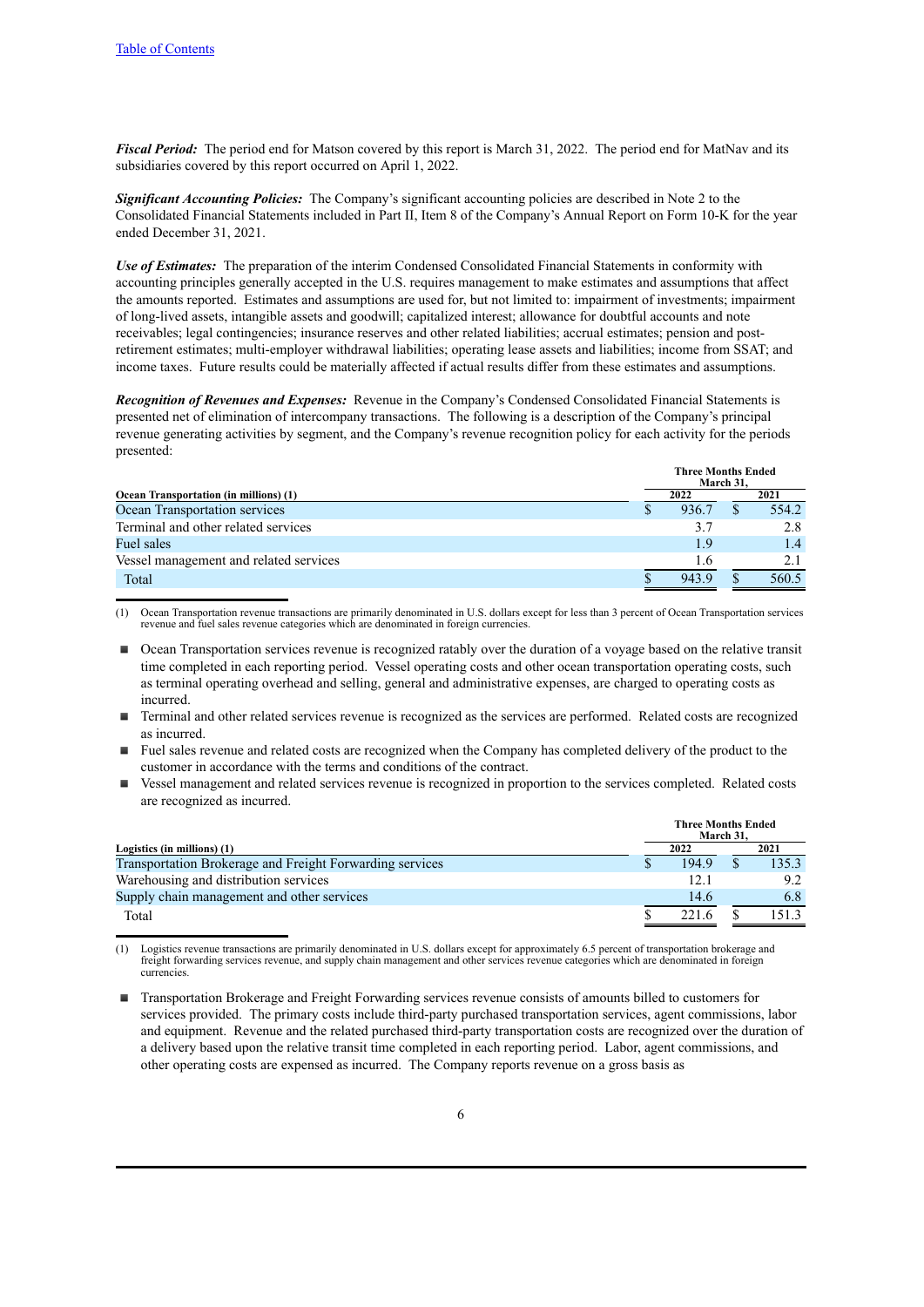the Company serves as the principal in these transactions because it is responsible for fulfilling the contractual arrangements with the customer and has latitude in establishing prices.

- Warehousing and distribution services revenue consist of amounts billed to customers for storage, handling, and valueadded packaging of customer merchandise. Storage revenue is recognized in the month the service is provided to the customer. Storage related costs are recognized as incurred. Other warehousing and distribution services revenue and related costs are recognized in proportion to the services performed.
- Supply chain management and other services revenue, and related costs are recognized in proportion to the services performed.

The Company generally invoices its customers at the commencement of the voyage or the transportation service being provided, or as other services are being performed. Revenue is deferred when services are invoiced in advance to the customer. The Company's receivables are classified as short-term as collection terms are for periods of less than one year. The Company expenses sales commissions and contract acquisition costs as incurred because the amounts are generally immaterial. These expenses are included in selling, general and administration expenses in the Condensed Consolidated Statements of Income and Comprehensive Income.

*Capital Construction Fund:* The Company's Capital Construction Fund ("CCF") is described in Note 7 to the Consolidated Financial Statements included in Part II, Item 8 of the Company's Annual Report on Form 10-K for the year ended December 31, 2021. As of March 31, 2022 and December 31, 2021, \$9.8 million of eligible accounts receivable was assigned to the CCF. Due to the nature of the assignment of eligible accounts receivable into the CCF, such assigned amounts are classified as part of accounts receivable in the Condensed Consolidated Balance Sheets. Cash on deposit in the CCF is held in a money market account and classified as a long-term asset in the Company's Condensed Consolidated Balance Sheets, as the Company intends to use qualified cash withdrawals to fund long-term investment in the construction of new vessels. During the three months ended March 31, 2022, the Company deposited \$10.7 million into the CCF and made qualifying cash withdrawals of \$10.7 million from the CCF. The balance of cash on deposit at March 31, 2022 and December 31, 2021 was nominal.

*Investment in SSAT:* Condensed income statement information for SSAT for the three months ended March 31, 2022 and 2021 consisted of the following:

|                                        | <b>Three Months Ended</b><br>March 31. |  |         |  |
|----------------------------------------|----------------------------------------|--|---------|--|
| (In millions)                          | 2022                                   |  | 2021    |  |
| Operating revenue                      | 430.4                                  |  | 306.1   |  |
| Operating costs and expenses           | (306.9)                                |  | (273.1) |  |
| Operating income                       | 123.5                                  |  | 33.0    |  |
| Net Income $(1)$                       | 100.1                                  |  | 28.9    |  |
| Company Share of SSAT's Net Income (2) | 34.0                                   |  | 9.2     |  |

(1) Includes earnings from equity method investments held by SSAT less earnings allocated to non-controlling interests.

(2) The Company records its share of net income from SSAT in costs and expenses in the Condensed Consolidated Statement of Income and Comprehensive Income due to the nature of SSAT's operations.

The Company's investment in SSAT was \$92.7 million and \$58.7 million at March 31, 2022 and December 31, 2021, respectively.

*Dividends:* The Company's first quarter 2022 cash dividend of \$0.30 per share was paid on March 3, 2022. On April 28, 2022, the Company's Board of Directors declared a cash dividend of \$0.30 per share payable on June 2, 2022 to shareholders of record on May 12, 2022.

*Repurchase of Shares:* During the three months ended March 31, 2022, the Company repurchased approximately 0.7 million shares for a total cost of \$68.6 million. On January 27, 2022 the Company announced an increase of three million shares in its existing share repurchase program. As of March 31, 2022, the maximum number of remaining shares that may be repurchased under the Company's stock repurchase program was approximately 2.8 million shares.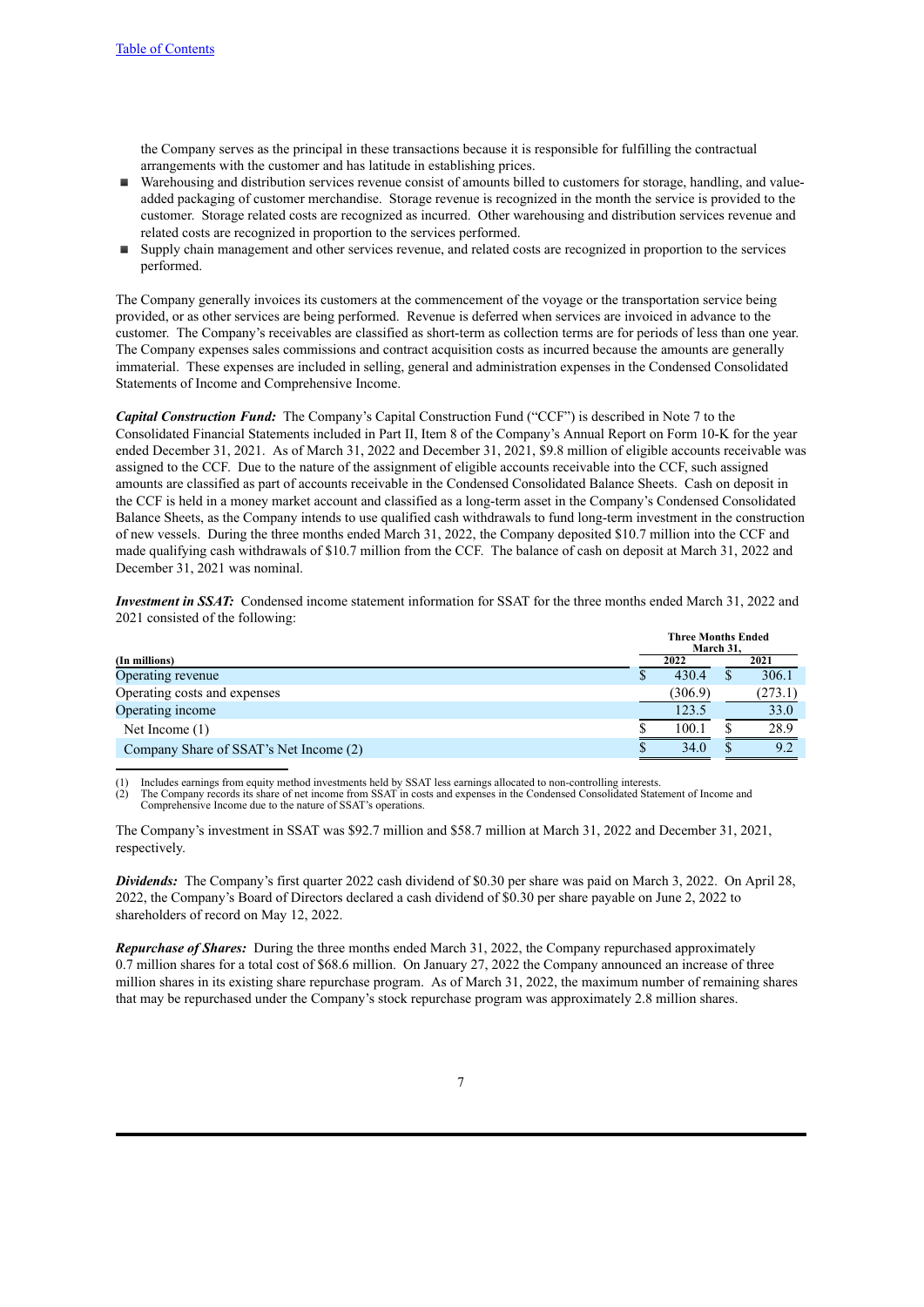# **3. REPORTABLE SEGMENTS**

Reportable segments are components of an enterprise that engage in business activities from which it may earn revenues and incur expenses, whose operating results are regularly reviewed by the chief operating decision maker to make decisions about resources to be allocated to the segment and assess its performance, and for which discrete financial information is available. The Company's chief operating decision maker is its Chief Executive Officer.

The Company consists of two reportable segments, Ocean Transportation and Logistics, which are further described in Note 1. Reportable segments are measured based on operating income. In arrangements where the customer purchases ocean transportation and logistics services, the revenues are allocated to each reportable segment based upon the contractual amounts for each type of service. The Company's SSAT segment has been aggregated into the Company's Ocean Transportation segment due to the operations of SSAT being an integral part of the Company's Ocean Transportation business.

The Company's Ocean Transportation segment provides ocean transportation services to the Logistics segment, and the Logistics segment provides logistics services to the Ocean Transportation segment in certain transactions. Accordingly, inter-segment revenue of \$73.2 million and \$33.7 million for the three months ended March 31, 2022 and 2021, respectively, have been eliminated from operating revenues in the table below.

Reportable segment financial information for the three months ended March 31, 2022 and 2021 are as follows:

|                                |     | <b>Three Months Ended</b><br>March 31, |              |        |  |  |
|--------------------------------|-----|----------------------------------------|--------------|--------|--|--|
| (In millions)                  |     | 2022                                   |              | 2021   |  |  |
| <b>Operating Revenue:</b>      |     |                                        |              |        |  |  |
| Ocean Transportation (1)       | \$  | 943.9                                  | \$.          | 560.5  |  |  |
| Logistics $(2)$                |     | 221.6                                  |              | 151.3  |  |  |
| <b>Total Operating Revenue</b> |     | 1,165.5                                | \$.          | 711.8  |  |  |
| Operating Income:              |     |                                        |              |        |  |  |
| Ocean Transportation (3)       | \$. | 416.2                                  | \$.          | 114.1  |  |  |
| Logistics                      |     | 16.4                                   |              | 6.1    |  |  |
| <b>Total Operating Income</b>  |     | 432.6                                  |              | 120.2  |  |  |
| Interest expense, net          |     | (4.8)                                  |              | (7.3)  |  |  |
| Other income (expense), net    |     | 2.0                                    |              | 1.4    |  |  |
| Income before Income Taxes     |     | 429.8                                  |              | 114.3  |  |  |
| Income taxes                   |     | (90.6)                                 |              | (27.1) |  |  |
| Net Income                     | \$  | 339.2                                  | $\mathbf{s}$ | 87.2   |  |  |

(1) Ocean Transportation operating revenue excludes inter-segment revenue of \$21.8 million and \$15.1 million for the three months ended March 31, 2022 and 2021, respectively.

(2) Logistics operating revenue excludes inter-segment revenue of \$51.4 million and \$18.6 million for the three months ended March 31, 2022 and

2021, respectively.<br>
(3) Ocean Transportation segment information includes \$34.0 million and \$9.2 million of equity in income from the Company's equity investment in<br>
SSAT for the three months ended March 31, 2022 and 2021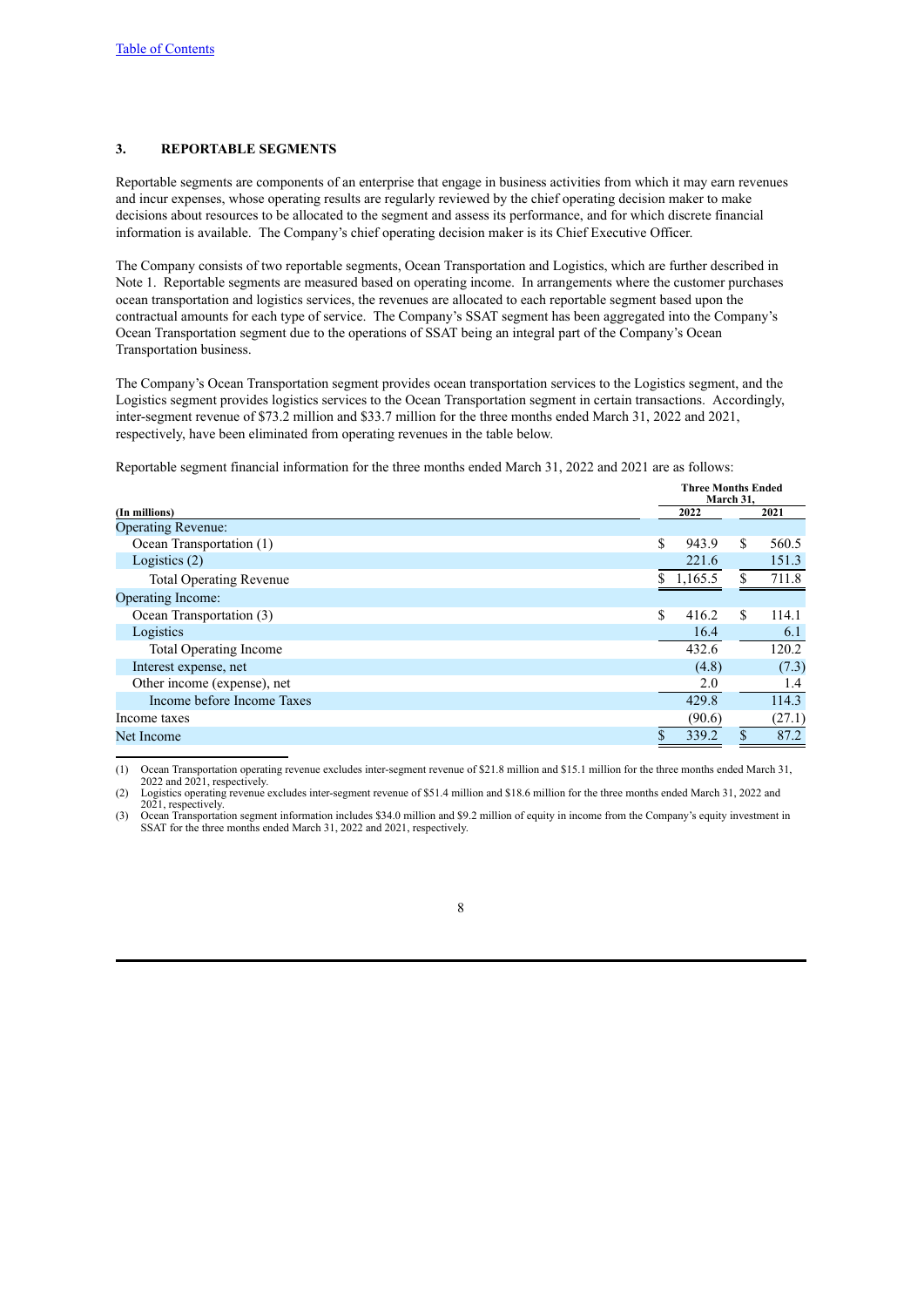### **4. PROPERTY AND EQUIPMENT**

Property and equipment as of March 31, 2022 and December 31, 2021 consisted of the following:

| (In millions)                          | March 31.<br>2022 |           |   | December 31.<br>2021 |
|----------------------------------------|-------------------|-----------|---|----------------------|
| Cost:                                  |                   |           |   |                      |
| Vessels                                | S                 | 2,245.2   | S | 2,243.8              |
| Containers and equipment               |                   | 697.3     |   | 680.9                |
| Terminal facilities and other property |                   | 131.4     |   | 128.3                |
| Vessel construction in progress        |                   | 24.2      |   | 14.9                 |
| Other construction in progress         |                   | 36.3      |   | 19.5                 |
| <b>Total Property and Equipment</b>    |                   | 3,134.4   |   | 3,087.4              |
| Less: Accumulated Depreciation         |                   | (1,239.8) |   | (1,209.1)            |
| Total Property and Equipment, net      |                   | 1,894.6   |   | 1,878.3              |

### **5. GOODWILL AND INTANGIBLES**

Goodwill by segment as of March 31, 2022 and December 31, 2021 consisted of the following:

|                   |                  | Ocean                               |           |              |
|-------------------|------------------|-------------------------------------|-----------|--------------|
| (In millions)     |                  | Fransportation                      | Logistics | <b>Total</b> |
| 1.1.1<br>Goodwill | $\triangle$<br>w | $\mathcal{L}$<br>$\sqrt{2}$<br>44.4 | 105.2     | 327.8        |

Intangible assets as of March 31, 2022 and December 31, 2021 consisted of the following:

| (In millions)                     | March 31,<br>2022 | December 31.<br>2021 |  |
|-----------------------------------|-------------------|----------------------|--|
| <b>Customer Relationships:</b>    |                   |                      |  |
| Ocean Transportation              | 140.6             | 140.6                |  |
| Logistics                         | 90.1              | 90.1                 |  |
| Total                             | 230.7             | 230.7                |  |
| Less: Accumulated Amortization    | (79.5)            | (76.9)               |  |
| Total Customer Relationships, net | 151.2             | 153.8                |  |
| Trade name - Logistics            | 27.3              | 27.3                 |  |
| Total Intangible Assets, net      | 178.5             | 181.1                |  |

The Company evaluates its goodwill and intangible assets for possible impairment in the fourth quarter, or whenever events or changes in circumstances indicate that it is more likely than not that the fair value is less than its carrying amount. The Company has reporting units within the Ocean Transportation and Logistics reportable segments. The Company considered the general economic and market conditions due to COVID-19 and its impact on the performance of each of the Company's reporting units. Based on the Company's assessment of its market capitalization, future forecasts and the amount of excess of fair value over the carrying value of the reporting units in the 2021 annual impairment tests, the Company concluded that an impairment triggering event did not occur during the three months ended March 31, 2022.

The Company will monitor events and changes in circumstances that could negatively impact the key assumptions used in determining the fair value, including the amount and timing of estimated future cash flows generated by the reporting units, long-term growth and discount rates, comparable company market valuations, and industry and economic trends. It is possible that future changes in such circumstances, including future changes in the assumptions and estimates used in assessing the fair value of the reporting unit, could require the Company to record a non-cash impairment charge.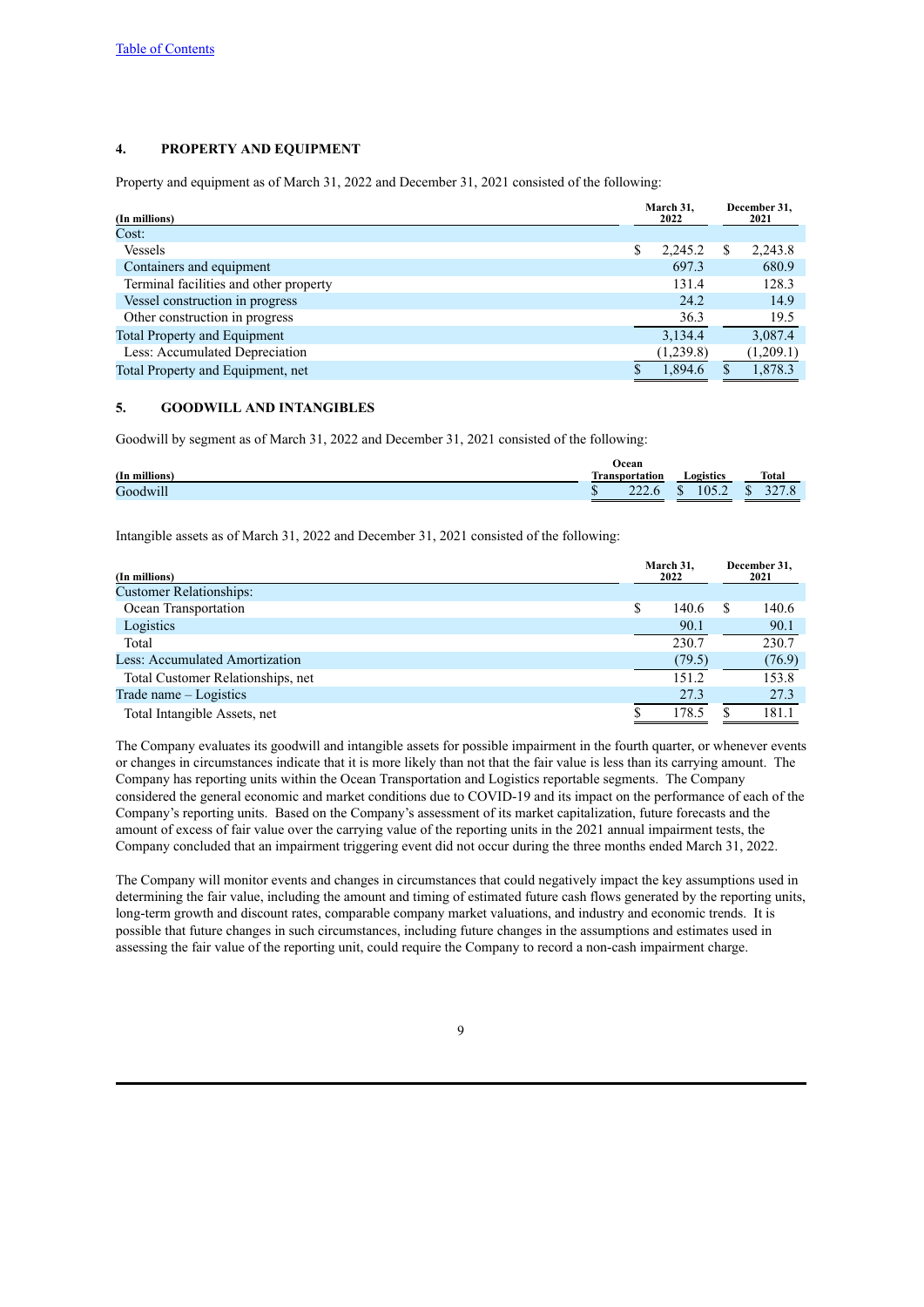# **6. DEBT**

As of March 31, 2022 and December 31, 2021, the Company's debt consisted of the following:

| (In millions)                                   | March 31.<br>2022 | December 31,<br>2021 |  |
|-------------------------------------------------|-------------------|----------------------|--|
| Private Placement Term Loans:                   |                   |                      |  |
| 3.66 $\%$ , payable through 2023                | \$<br>13.7        | \$.<br>13.7          |  |
| 4.16 %, payable through 2027                    | 28.8              | 28.8                 |  |
| 3.37 %, payable through 2027                    | 69.2              | 69.2                 |  |
| 3.14 %, payable through $2031$                  | 142.0             | 151.2                |  |
| 4.31 %, payable through 2032                    | 25.4              | 25.4                 |  |
| Title XI Debt:                                  |                   |                      |  |
| 5.34 %, payable through 2028                    | 14.3              | 15.4                 |  |
| 5.27 %, payable through 2029                    | 16.5              | 17.6                 |  |
| 1.22 %, payable through $2043$                  | 174.1             | 174.1                |  |
| 1.35 %, payable through 2044                    | 130.7             | 133.6                |  |
| <b>Total Debt</b>                               | 614.7             | 629.0                |  |
| Less: Current portion                           | (65.0)            | (65.0)               |  |
| Total Long-term Debt                            | 549.7             | 564.0                |  |
| Less: Deferred loan fees                        | (14.0)            | (14.3)               |  |
| Total Long-term Debt, net of deferred loan fees | \$<br>535.7       | \$<br>549.7          |  |

Except as described below, the Company's debt is described in Note 8 to the Consolidated Financial Statements included in the Company's Annual Report on Form 10-K for the year ended December 31, 2021.

*Revolving Credit Facility:* The Company's revolving credit facility has committed available borrowing of up to \$650 million and matures on March 31, 2026. As of March 31, 2022, the Company had \$642.0 million of remaining borrowing availability under the revolving credit facility. The Company used \$8.0 million of the revolving credit facility for letters of credit outstanding as of March 31, 2022. There were no outstanding borrowings under the revolving credit facility as of March 31, 2022 and December 31, 2021.

*Debt Security and Guarantees:* All of the debt of the Company and MatNav, including related guarantees, as of March 31, 2022 was unsecured, except for the Title XI debt.

*Debt Maturities:* As of March 31, 2022, debt maturities during the next five years and thereafter are as follows:

| Year (in millions) | As of<br>March 31, 2022 |  |  |
|--------------------|-------------------------|--|--|
| Remainder of 2022  | 50.6                    |  |  |
| 2023               | 60.4                    |  |  |
| 2024               | 51.7                    |  |  |
| 2025               | 51.7                    |  |  |
| 2026               | 51.7                    |  |  |
| Thereafter         | 348.6                   |  |  |
| <b>Total Debt</b>  | 614.7                   |  |  |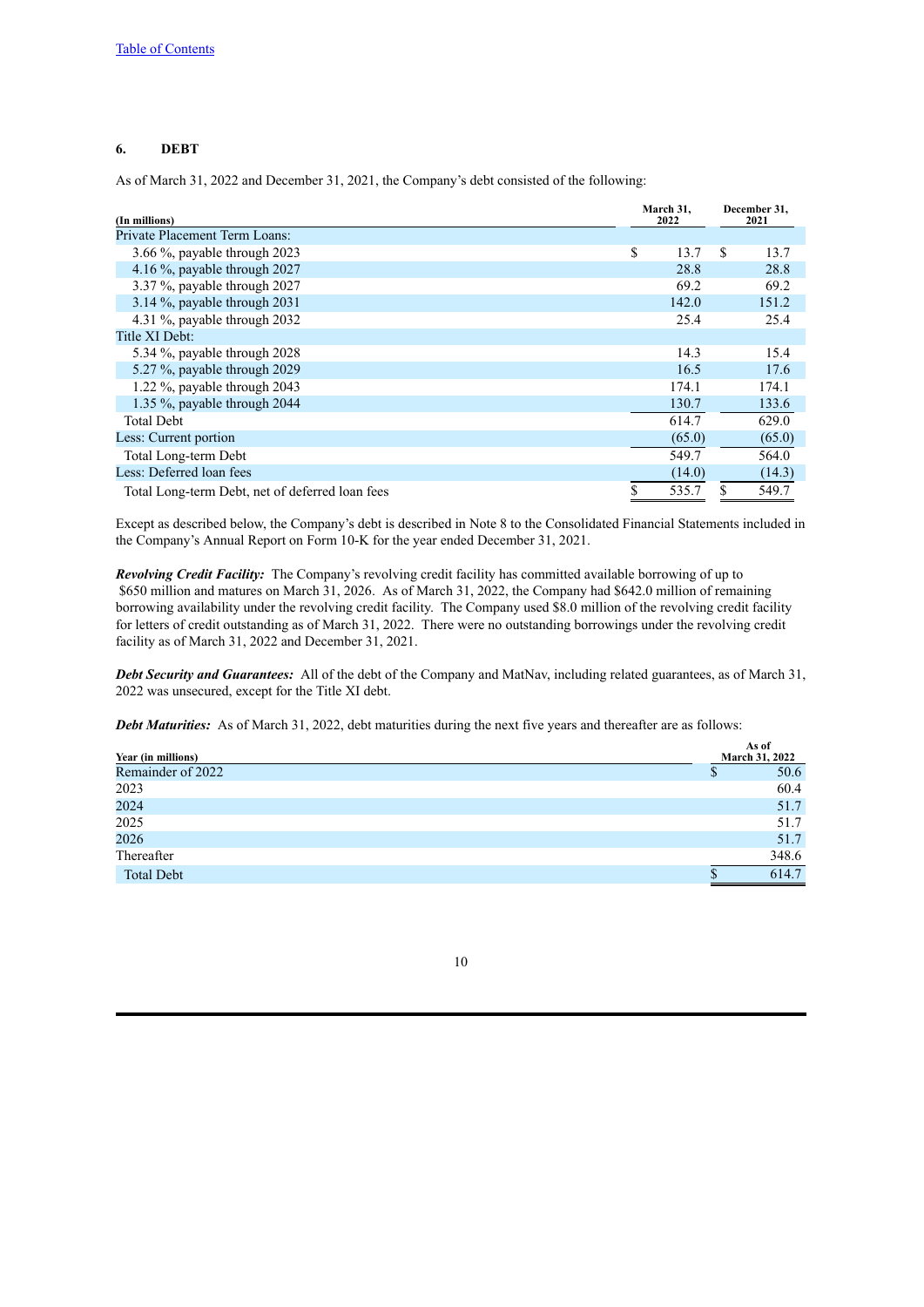# **7. LEASES**

The Company's leases are described in Note 9 to the Consolidated Financial Statements included in Part II, Item 8 of the Company's Annual Report on Form 10-K for the year ended December 31, 2021.

*Components of Lease Cost:* Components of lease cost recorded in the Company's Condensed Consolidated Statement of Income and Comprehensive Income for the three months ended March 31, 2022 and 2021 consisted of the following:

|                       | <b>Three Months Ended</b> | March 31, |      |
|-----------------------|---------------------------|-----------|------|
| (In millions)         | 2022                      |           | 2021 |
| Operating lease cost  | 38.4                      |           | 25.3 |
| Short-term lease cost | 0.1                       |           | 2.0  |
| Variable lease cost   | 0.2                       |           | 0.2  |
| Total lease cost      | 38.7                      |           |      |

Maturities of operating lease liabilities at March 31, 2022 are as follows:

| As of          |
|----------------|
| March 31, 2022 |
| 126.4<br>\$    |
| 144.5          |
| 124.2          |
| 73.5           |
| 31.1           |
| 59.0           |
| 558.7          |
| (40.7)         |
| 518.0          |
| (158.5)        |
| 359.5          |
|                |

# **8. ACCUMULATED OTHER COMPREHENSIVE INCOME (LOSS)**

Changes in accumulated other comprehensive income (loss) by component, net of tax, for the three months ended March 31, 2022 consisted of the following: **Accumulated**

| (In millions)                      | Pension<br><b>Benefits</b> | Post-<br>Retirement<br><b>Benefits</b> | Non-<br>Oualified<br>Plans | Other | 110011111111000<br>Other<br>Comprehensive<br>Income (Loss) |
|------------------------------------|----------------------------|----------------------------------------|----------------------------|-------|------------------------------------------------------------|
| Balance at December 31, 2021       | (39.1)                     | 10.1                                   | (0.7)                      |       | (30.9)                                                     |
| Amortization of prior service cost | (0.2)                      | (0.7)                                  |                            |       | (0.9)                                                      |
| Amortization of net loss           | 0.6                        | 0.2                                    |                            |       | 0.8                                                        |
| Foreign currency exchange          |                            |                                        |                            | 0.3   | 0.3                                                        |
| Balance at March 31, 2022          | 38.7                       | 9.6                                    | (0.7)                      | (0.9) | (30.7)                                                     |

Changes in accumulated other comprehensive income (loss) by component, net of tax, for the three months ended March 31, 2021 consisted of the following:

| (In millions)                      | Pension<br><b>Benefits</b> | Post-<br>Retirement<br><b>Benefits</b> | Non-<br>Oualified<br>Plans | Other        |   | Accumulated<br><b>Other</b><br>Comprehensive<br>Income (Loss) |
|------------------------------------|----------------------------|----------------------------------------|----------------------------|--------------|---|---------------------------------------------------------------|
| Balance at December 31, 2020       | (61.7)                     | 12.2                                   | (0.6)                      | (0.7)<br>S.  |   | (50.8)                                                        |
| Amortization of prior service cost | (0.4)                      | (0.7)                                  |                            |              |   | (1.1)                                                         |
| Amortization of net loss           | 0.9                        | 0.2                                    | 0.1                        |              |   |                                                               |
| Foreign currency exchange          |                            |                                        |                            | (0.2)        |   | (0.2)                                                         |
| Balance at March 31, 2021          | (61.2)                     | 11.7                                   | (0.5)                      | (0.9)<br>\$. | S | (50.9)                                                        |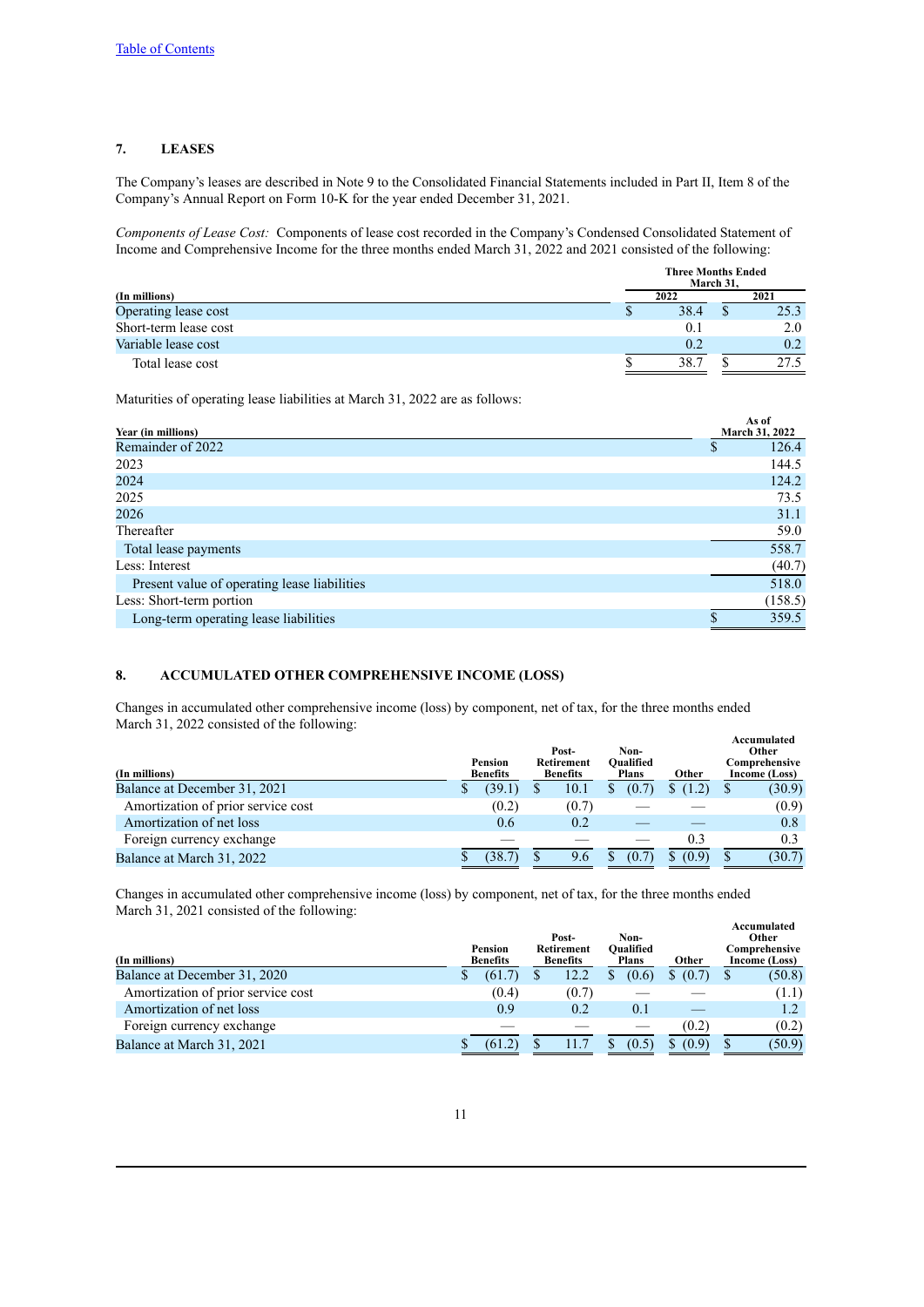# **9. FAIR VALUE OF FINANCIAL INSTRUMENTS**

The Company values its financial instruments based on the fair value hierarchy of valuation techniques for fair value measurements. Level 1 inputs are unadjusted quoted prices in active markets for identical assets or liabilities at the measurement date. Level 2 inputs include quoted prices for similar assets and liabilities in active markets and inputs other than quoted prices observable for the asset or liability. Level 3 inputs are unobservable inputs for the asset or liability. If the technique used to measure fair value includes inputs from multiple levels of the fair value hierarchy, the lowest level of significant input determines the placement of the entire fair value measurement in the hierarchy.

The Company uses Level 1 inputs for the fair values of its cash, cash equivalents and restricted cash, and Level 2 inputs for its variable and fixed rate debt. The fair values of cash, cash equivalents and restricted cash, and variable rate debt approximate their carrying values due to the nature of the instruments. The fair value of fixed rate debt is calculated based upon interest rates available for debt with terms and maturities similar to the Company's existing debt arrangements.

The carrying value and fair value of the Company's financial instruments as of March 31, 2022 and December 31, 2021 are as follows:

|                           |    |                          |     |            |     | <b>Ouoted Prices in</b>  |    | <b>Significant</b>                                  | Significant      |
|---------------------------|----|--------------------------|-----|------------|-----|--------------------------|----|-----------------------------------------------------|------------------|
|                           |    | <b>Total</b>             |     |            |     | <b>Active Markets</b>    |    | <b>Observable</b>                                   | Unobservable     |
|                           |    | <b>Carrying Value</b>    |     | Total      |     | (Level 1)                |    | Inputs (Level 2)                                    | Inputs (Level 3) |
| (In millions)             |    | <b>March 31, 2022</b>    |     |            |     |                          |    | Fair Value Measurements at March 31, 2022           |                  |
| Cash and cash equivalents | S  | 392.8                    | \$. | 392.8      | \$. | 392.8                    | -S | S<br>$\overline{\phantom{0}}$                       |                  |
| Restricted cash           | \$ | 5.3                      | -S  | 5.3        |     | 5.3                      |    | S                                                   |                  |
| Fixed rate debt           | \$ | 614.7                    | \$. | $565.3$ \$ |     | $\overline{\phantom{0}}$ |    | 565.3<br>-8                                         |                  |
|                           |    |                          |     |            |     |                          |    |                                                     |                  |
| (In millions)             |    | <b>December 31, 2021</b> |     |            |     |                          |    | <b>Fair Value Measurements at December 31, 2021</b> |                  |
| Cash and cash equivalents | S  | 282.4                    | S   | 282.4      | S   | 282.4                    |    |                                                     |                  |
| Restricted cash           | \$ | 5.3                      | -S  | 5.3        | -S  | 5.3                      |    | S                                                   |                  |
| Fixed rate debt           | S  | 629.0                    | S   | 615.1      |     |                          |    | 615.1                                               |                  |
|                           |    |                          |     |            |     |                          |    |                                                     |                  |

#### **10. EARNINGS PER SHARE**

Basic earnings per share is determined by dividing net income by the weighted average common shares outstanding during the period. The calculation of diluted earnings per share includes the dilutive effect of unexercised non-qualified stock options and non-vested restricted stock units. The computation of weighted average common shares outstanding excluded a nominal amount of anti-dilutive non-qualified stock options for each period ended March 31, 2022 and 2021.

The computations for basic and diluted earnings per share for the three months ended March 31, 2022 and 2021 are as follows:

|                                         | Year Ended March 31, 2022 |                 |               |  |              |          | Year Ended March 31, 2021 |               |  |              |  |  |
|-----------------------------------------|---------------------------|-----------------|---------------|--|--------------|----------|---------------------------|---------------|--|--------------|--|--|
|                                         |                           | Weighted<br>Per |               |  |              | Weighted |                           | Per           |  |              |  |  |
|                                         |                           |                 | Average       |  | Common       |          |                           | Average       |  | Common       |  |  |
|                                         |                           | <b>Net</b>      | Common        |  | <b>Share</b> |          | Net                       | Common        |  | <b>Share</b> |  |  |
| (In millions, except per share amounts) |                           | Income          | <b>Shares</b> |  | Amount       |          | Income                    | <b>Shares</b> |  | Amount       |  |  |
| Basic:                                  |                           | 339.2           | 40.9          |  | 8.29         | а        | 87.2                      | 43.4          |  | 2.01         |  |  |
| <b>Effect of Dilutive Securities:</b>   |                           |                 | 0.3           |  | (0.06)       |          |                           | 0.4           |  | (0.02)       |  |  |
| Diluted:                                |                           | 339.2           | 41.2          |  | 8.23         |          | 87.2                      | 43.8          |  | .99          |  |  |

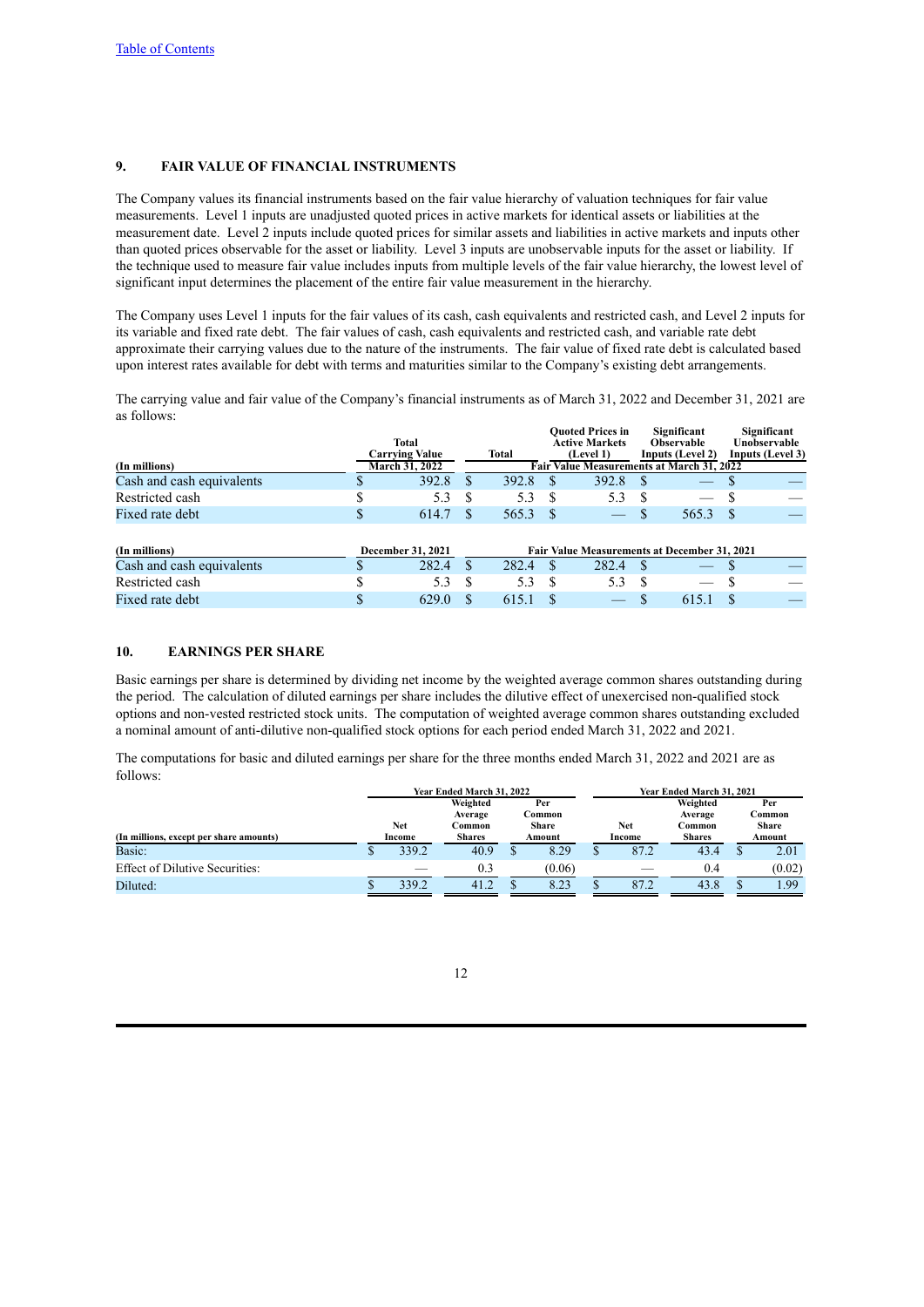#### **11. SHARE-BASED COMPENSATION**

During the three months ended March 31, 2022, the Company granted approximately 168,100 in total of time-based restricted stock units and performance-based shares to certain of its employees at a weighted average grant date fair value of \$101.38 per share.

Total share-based compensation cost recognized in the Condensed Consolidated Statements of Income and Comprehensive Income as a component of selling, general and administrative expenses was \$4.7 million and \$4.8 million for the three months ended March 31, 2022 and 2021, respectively. Total unrecognized compensation cost related to unvested sharebased compensation arrangements was \$33.1 million at March 31, 2022, and is expected to be recognized over a weighted average period of approximately 2.3 years. Total unrecognized compensation cost may be adjusted for any unearned performance shares or forfeited shares.

### **12. PENSION AND POST-RETIREMENT PLANS**

The Company's pension and post-retirement plans are described in Note 11 to the Consolidated Financial Statements included in Part II, Item 8 of the Company's Annual Report on Form 10-K for the year ended December 31, 2021. Components of net periodic benefit cost and other amounts recognized in Other Comprehensive Income (Loss) for the qualified pension plans and the post-retirement benefit plans for the three months ended March 31, 2022 and 2021 consisted of the following:

|                                                    | <b>Pension Benefits</b> |  | Three Months Ended March 31, | <b>Post-retirement Benefits</b><br>Three Months Ended March 31, |       |  |       |  |
|----------------------------------------------------|-------------------------|--|------------------------------|-----------------------------------------------------------------|-------|--|-------|--|
| (In millions)                                      | 2022<br>2021            |  |                              |                                                                 | 2022  |  | 2021  |  |
| Components of net periodic benefit cost (benefit): |                         |  |                              |                                                                 |       |  |       |  |
| Service cost                                       | 1.2                     |  | 1.2                          |                                                                 | 0.2   |  | 0.2   |  |
| Interest cost                                      | 1.7                     |  | 1.5                          |                                                                 | 0.2   |  | 0.2   |  |
| Expected return on plan assets                     | (3.9)                   |  | (3.6)                        |                                                                 |       |  |       |  |
| Amortization of net loss                           | 0.8                     |  | 1.3                          |                                                                 | 0.2   |  | 0.3   |  |
| Amortization of prior service credit               | (0.3)                   |  | (0.6)                        |                                                                 | (0.9) |  | (0.9) |  |
| Net periodic benefit cost (benefit)                | (0.5)                   |  | (0.2)                        |                                                                 | (0.3) |  | (0.2) |  |

#### **13. COMMITMENTS AND CONTINGENCIES**

*Environmental Matters:* The Company's Ocean Transportation business has certain risks that could result in expenditures for environmental remediation. Except as described below, the Company believes that based on all information available to it, the Company is currently in compliance, in all material respects, with applicable environmental laws and regulations.

On November 10, 2021, the California Air Resources Board ("CARB") issued a Notice of Violation (the "NOV") to Matson for alleged violations of the Airborne Toxic Control Measure for Auxiliary Diesel Engines Operated on Ocean-Going Vessels At-Berth in a California Port pursuant to California Code of Regulations, title 17, section 93118.3. CARB regulations require that a company's fleet plug into shore power for at least 80 percent of visits at California ports and reduce auxiliary engine power generation by at least 80 percent. The NOV alleges that Matson's fleet did not meet the 80 percent thresholds during visits to the Port of Long Beach in 2020. The violations were alleged to have been incurred by chartered vessels in the CLX+ service. These chartered vessels were not outfitted with alternative maritime power ("AMP") capability which would have allowed them to plug into the shore power grid and shut down the vessel diesel generators when at dock. The Company has presented mitigating factors for consideration in settlement discussions with CARB, as well as plans to achieve compliance in 2022. Although potential penalties for 2020, 2021 and 2022 violations could, in the aggregate, reasonably be expected to exceed \$1 million, they are not expected to be material to the Company's financial condition, results of operations, or cash flows.

*Other Matters:* The Company and its subsidiaries are parties to, or may be contingently liable in connection with other legal actions arising in the normal course of their businesses, the outcomes of which, in the opinion of management after consultation with counsel, would not have a material effect on the Company's financial condition, results of operations, or cash flows.

**\*\*\*\*\*\***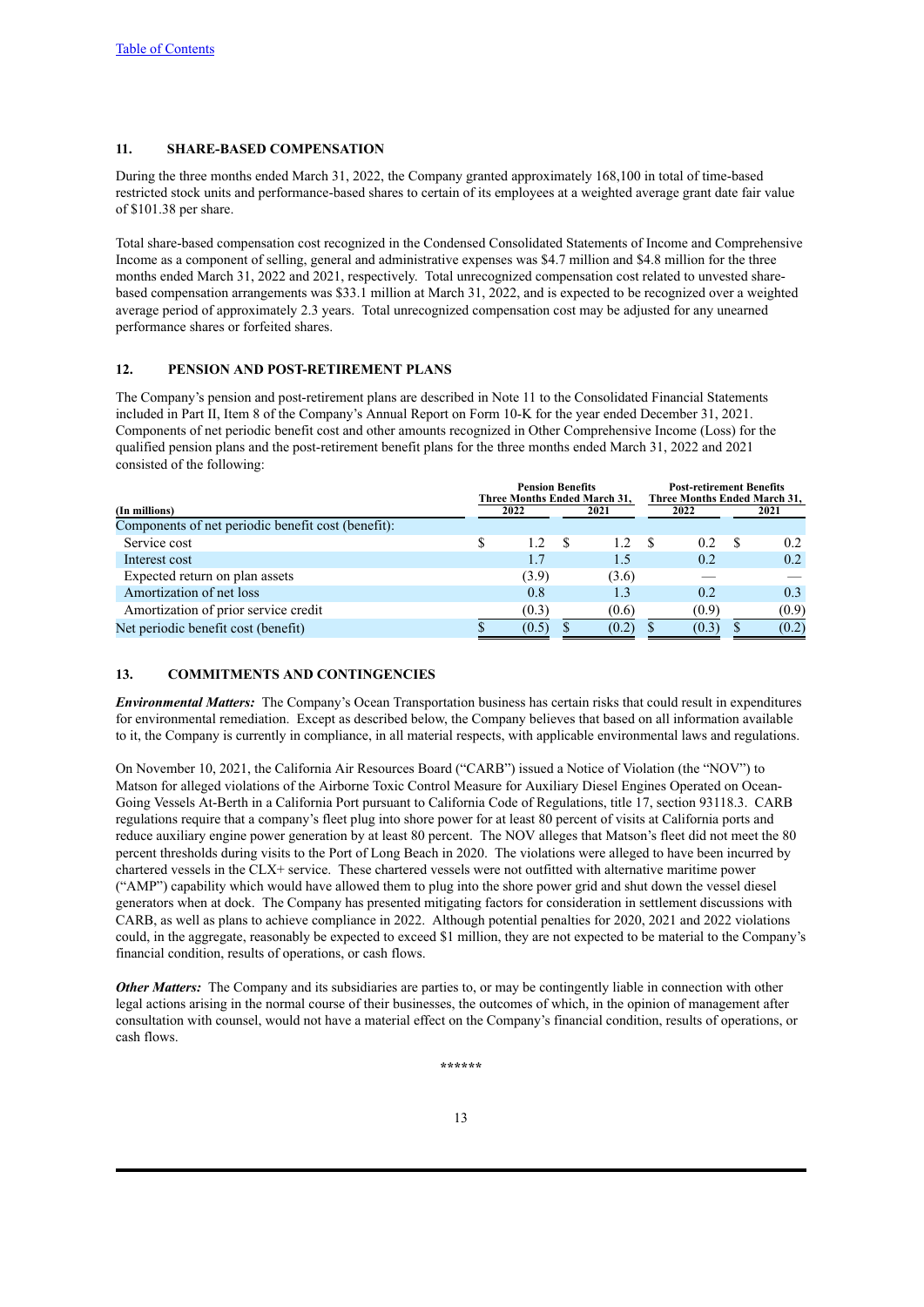#### <span id="page-15-0"></span>**ITEM 2. MANAGEMENT'S DISCUSSION AND ANALYSIS OF FINANCIAL CONDITION AND RESULTS OF OPERATIONS**

The following discussion and analysis should be read in conjunction with the Condensed Consolidated Financial Statements and related notes, and other financial information appearing elsewhere in this Quarterly Report on Form 10-Q.

# **FORWARD-LOOKING STATEMENTS**

Except for historical information, the statements made in this Quarterly Report on Form 10-Q are forward-looking statements made pursuant to the safe-harbor provisions of the Private Security Litigation Reform Act of 1995. Such forward-looking statements may be contained in, among other things, SEC filings, such as reports on Forms 10-K, 10-Q and 8-K, the Annual Report to Shareholders, press releases made by the Company, the Company's Internet Websites (including Websites of its subsidiaries), and oral statements made by officers of the Company.

This report, and other statements that the Company may make, may contain forward-looking statements with respect to the Company's future financial, business or environmental, social and governance performance, strategies or expectations. Forward-looking statements are typically identified by words or phrases such as "trend," "potential," "opportunity," "pipeline," "believe," "comfortable," "expect," "anticipate," "current," "intention," "estimate," "position," "assume," "outlook," "continue," "remain," "maintain," "sustain," "seek," "achieve," "design," "goal," "plan," or similar expressions, or future or conditional verbs such as "will," "would," "should," "could," "may" or similar expressions.

The Company cautions that forward-looking statements are subject to numerous assumptions, risks and uncertainties, which change over time, including, but not limited to, the risk factors that are described in Part I, Item 1A, "Risk Factors" of Matson's Annual Report on Form 10-K for the year ended December 31, 2021. Forward-looking statements speak only as of the date they are made, and the Company assumes no duty to and does not undertake any obligation to update forward-looking statements. Actual results could differ materially from those anticipated in forward-looking statements and future results could differ materially from historical performance.

#### **OVERVIEW**

Management's Discussion and Analysis of Financial Condition and Results of Operations ("MD&A") is designed to provide a discussion of the Company's financial condition, results of operations, liquidity and certain other factors that may affect its future results from the perspective of management. The discussion that follows is intended to provide information that will assist in understanding the changes in the Company's Condensed Consolidated Financial Statements from period to period, the primary factors that accounted for those changes, and how certain accounting principles, policies and estimates affect the Company's Condensed Consolidated Financial Statements. MD&A is provided as a supplement to the Condensed Consolidated Financial Statements and notes herein, and should be read in conjunction with the Company's Annual Report on Form 10-K for the year ended [December](https://www.sec.gov/ix?doc=/Archives/edgar/data/3453/000155837022002040/matx-20211231x10k.htm) 31, 2021, the Company's reports on Forms 10-Q and 8-K, and other publicly available information.

#### **FIRST QUARTER 2022 DISCUSSION AND UPDATE ON BUSINESS CONDITIONS**

*Ocean Transportation:* The Company's container volume in the Hawaii service in the first quarter 2022 was 0.6 percent lower year-over-year. The decrease was primarily due to lower eastbound volume. During the quarter, we continued to see elevated hospitality-related demand as a result of strong domestic tourist arrivals and modest improvement in international visitor traffic. In the near-term, we are cautiously optimistic on further economic recovery in Hawaii in 2022. The positive trends include further improvement in the unemployment rate and increasing tourism traffic, including meaningful international visitor traffic later in the year, but incremental waves of COVID-19 variants present the possibility of further economic slowdowns and the loss of federal stimulus coupled with inflation and higher interest rates may impact discretionary income.

In China, the Company's container volume in the first quarter 2022 increased 13.4 percent year-over-year. The increase was a result of five more eastbound voyages than the prior year. Volume demand in the quarter was driven by e-commerce, garments and other goods. Matson continued to realize a significant rate premium over the Shanghai Containerized Freight Index in the first quarter 2022 and achieved average freight rates that were considerably higher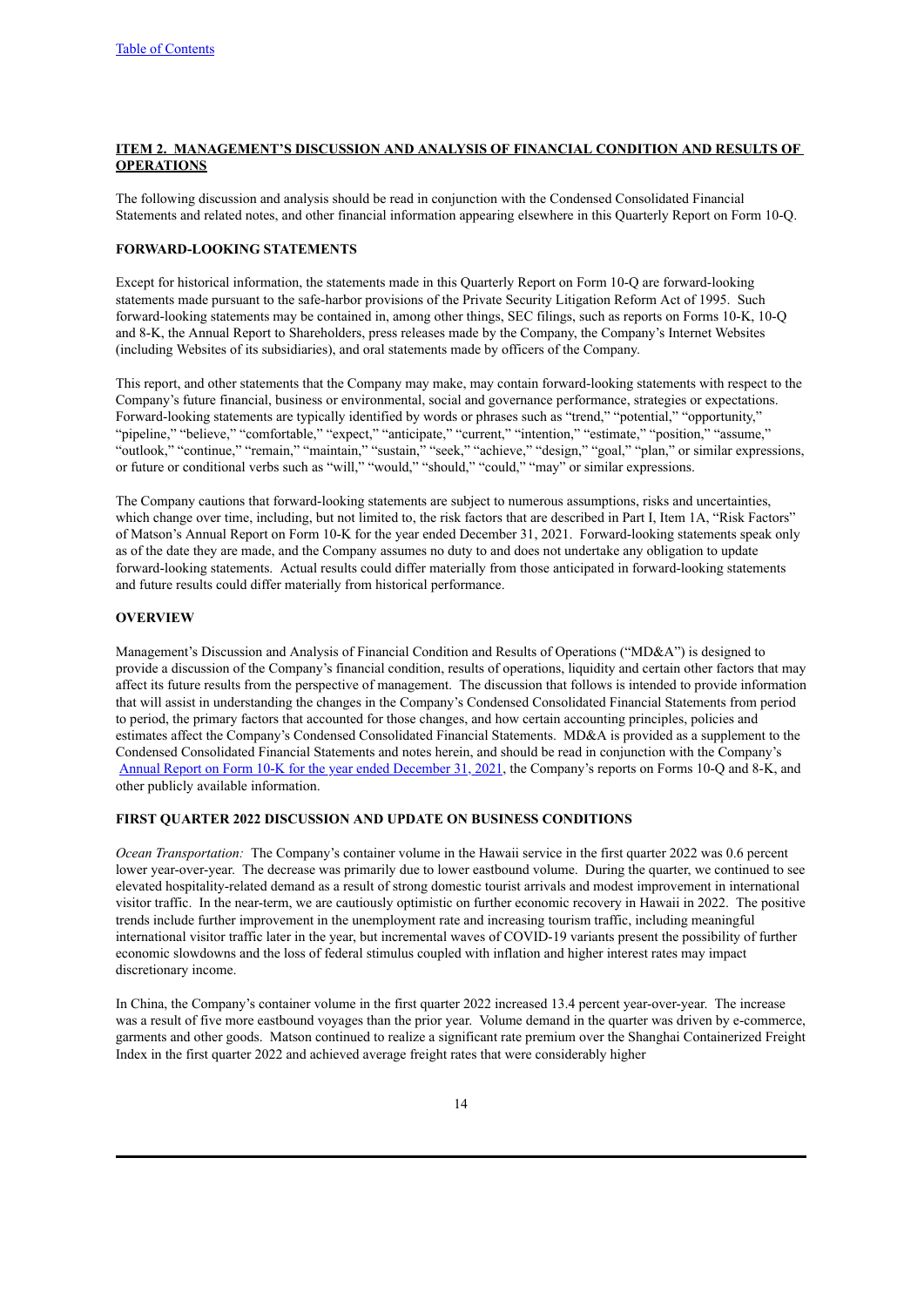than in the year ago period. Currently in the Transpacific tradelane, we are seeing supply chain challenges in China, primarily due to actions to mitigate the spread of COVID-19, as well as continued supply chain constraints and congestion on the U.S. West Coast, elevated consumption trends, and inventory restocking. Despite the near-term uncertainty presented by the supply chain challenges in China, we expect a combination of the current supply and demand factors to remain largely in place through at least the October peak season and continue to expect elevated demand for our China service for most of this year.

In Guam, the Company's container volume in the first quarter 2022 increased 10.0 percent year-over-year primarily due to higher retail-related demand. In the near-term, we are cautiously optimistic on further economic growth in Guam as tourism traffic improves as the year progresses.

In Alaska, the Company's container volume for the first quarter 2022 increased 20.2 percent year-over-year primarily due to (i) the increase in volume from the Alaska-Asia Express ("AAX"), (ii) higher northbound volume primarily due to higher retail-related demand and volume related to a competitor's dry-docking and (iii) higher southbound volume primarily due to higher seafood volume. In the near-term, we expect improving economic trends in Alaska, but the recovery's trajectory continues to remain uncertain.

The contribution in the first quarter 2022 from the Company's SSAT joint venture investment was \$34.0 million, or \$24.8 million higher than the first quarter 2021. The increase was primarily driven by higher other terminal revenue.

*Logistics:* In the first quarter 2022, operating income for the Company's Logistics segment was \$16.4 million, or \$10.3 million higher compared to the level achieved in the first quarter 2021. The increase was due primarily to higher contributions from all services as we continued to see elevated goods consumption, inventory restocking and favorable supply and demand fundamentals in our core markets.

# **CONSOLIDATED RESULTS OF OPERATIONS**

#### *Consolidated Results - Three months ended March 31, 2022 compared with 2021:*

|                                                 | Three Months Ended March 31. |             |            |            |  |  |  |
|-------------------------------------------------|------------------------------|-------------|------------|------------|--|--|--|
| (Dollars in millions, except per share amounts) | 2022                         | 2021        | Change     |            |  |  |  |
| Operating revenue                               | \$1,165.5                    | \$711.8     | \$453.7    | 63.7 %     |  |  |  |
| Operating costs and expenses                    | (732.9)                      | (591.6)     | (141.3)    | 23.9 %     |  |  |  |
| Operating income                                | 432.6                        | 120.2       | 312.4      | 259.9 %    |  |  |  |
| Interest expense                                | (4.8)                        | (7.3)       | 2.5        | $(34.2)\%$ |  |  |  |
| Other income (expense), net                     | 2.0                          | 1.4         | 0.6        | 42.9 %     |  |  |  |
|                                                 |                              |             |            |            |  |  |  |
| Income before income taxes                      | 429.8                        | 114.3       | 315.5      | 276.0%     |  |  |  |
|                                                 |                              |             |            |            |  |  |  |
| Income taxes                                    | (90.6)                       | (27.1)      | (63.5)     | 234.3 %    |  |  |  |
|                                                 |                              |             |            |            |  |  |  |
| Net income                                      | 339.2                        | 87.2<br>\$. | \$252.0    | 289.0%     |  |  |  |
|                                                 |                              |             |            |            |  |  |  |
| Basic earnings per share                        | \$<br>8.29                   | 2.01<br>\$. | \$<br>6.28 | 312.4 %    |  |  |  |
|                                                 |                              |             |            |            |  |  |  |
| Diluted earnings per share                      | S.<br>8.23                   | S.<br>1.99  | S.<br>6.24 | 313.6 %    |  |  |  |

Changes in operating revenue, and operating costs and expenses are further described below in the Analysis of Operating Revenue and Income by Segment.

The decrease in interest expense for the three months ended March 31, 2022, compared to the three months ended March 31, 2021, was due to lower outstanding debt during the period.

Other income (expense) relates to the amortization of certain components of net periodic benefit costs or gains related to the Company's pension and post-retirement plans.

Income tax expense was \$90.6 million or 21.1 percent of income before income taxes for the three months ended March 31, 2022, compared to \$27.1 million or 23.7 percent of income before income taxes for the three months ended March 31, 2021. The effective tax rate for the three months ended March 31, 2022 benefited from a 2.6 percent deduction related to foreign-derived intangible income ("FDII") under Section 250 of the Internal Revenue Code that lowered the effective tax rate for the current period. The Company benefits from a FDII deduction as it relates to a U.S. corporation that generates income from services provided to or from foreign countries.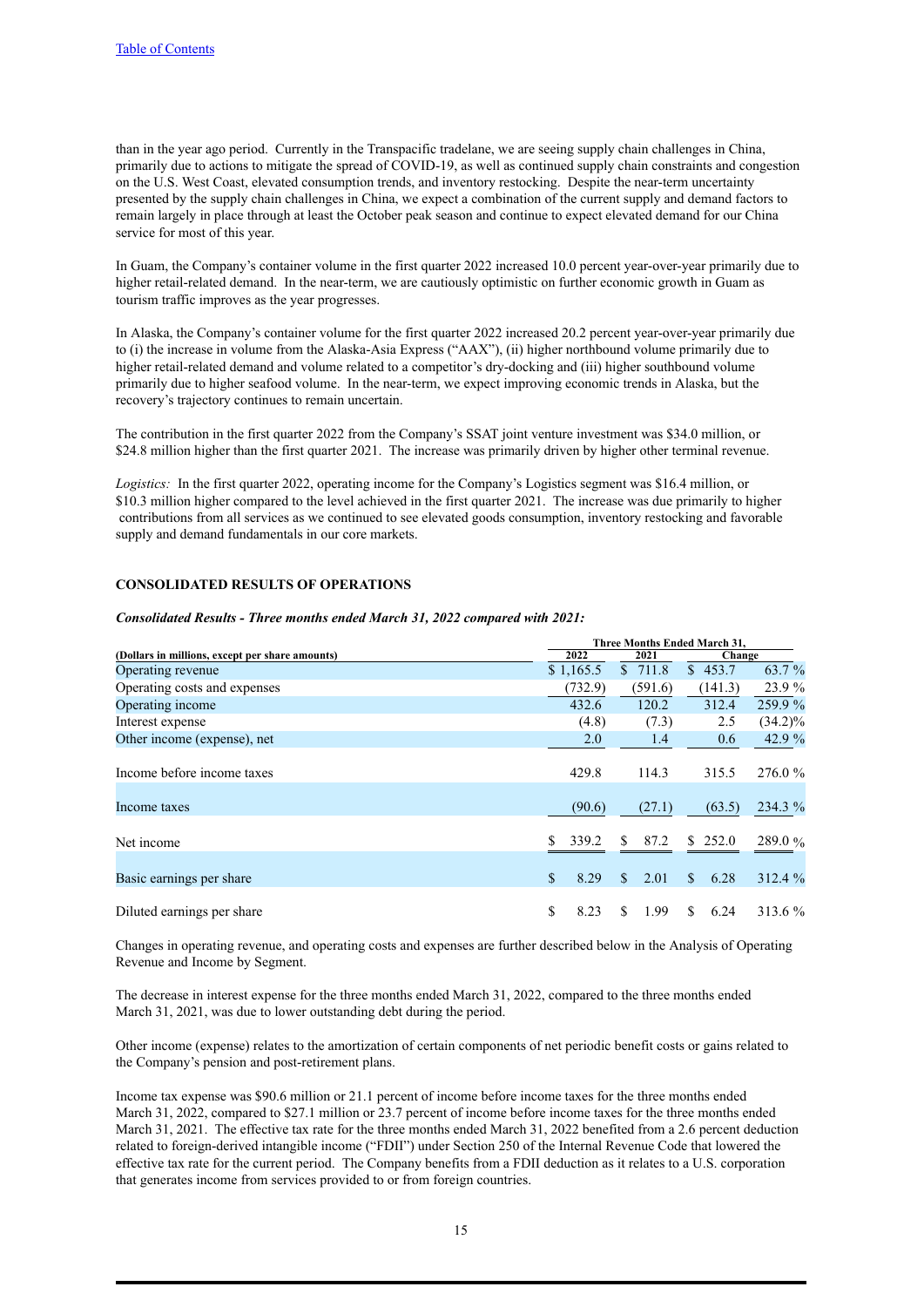#### **ANALYSIS OF OPERATING REVENUE AND INCOME BY SEGMENT**

#### *Ocean Transportation Operating Results - Three months ended March 31, 2022 compared with 2021:*

|                                                                        | <b>Three Months Ended March 31.</b> |                   |                         |            |  |
|------------------------------------------------------------------------|-------------------------------------|-------------------|-------------------------|------------|--|
| (Dollars in millions)                                                  | 2022                                | 2021              | Change                  |            |  |
| Ocean Transportation revenue                                           | \$<br>943.9                         | \$.<br>560.5      | 383.4<br>$\mathbb{S}^-$ | 68.4 %     |  |
| Operating costs and expenses                                           | (527.7)                             | (446.4)           | (81.3)                  | 18.2 %     |  |
| Operating income                                                       | \$416.2                             | <b>S</b><br>114.1 | S.<br>302.1             | 264.8%     |  |
| Operating income margin                                                | 44.1 $\%$                           | $20.4 \%$         |                         |            |  |
|                                                                        |                                     |                   |                         |            |  |
| Volume (Forty-foot equivalent units (FEU), except for automobiles) (1) |                                     |                   |                         |            |  |
| Hawaii containers                                                      | 35,500                              | 35,700            | (200)                   | $(0.6)\%$  |  |
| Hawaii automobiles                                                     | 8,600                               | 10,700            | (2,100)                 | $(19.6)\%$ |  |
| Alaska containers                                                      | 20,800                              | 17,300            | 3,500                   | $20.2 \%$  |  |
| China containers                                                       | 46,600                              | 41,100            | 5,500                   | 13.4%      |  |
| Guam containers                                                        | 5,500                               | 5,000             | 500                     | $10.0 \%$  |  |
| Other containers (2)                                                   | 5,300                               | 4,000             | 1,300                   | $32.5 \%$  |  |

(1) Approximate volumes included for the period are based on the voyage departure date, but revenue and operating income are adjusted to reflect the percentage of revenue and operating income earned during the reporting pe

Ocean Transportation revenue increased \$383.4 million, or 68.4 percent, during the three months ended March 31, 2022, compared with the three months ended March 31, 2021. The increase was primarily due to higher revenue in China, higher fuel-related surcharge revenue, and higher revenue in Alaska. The higher revenue in China was primarily due to considerably higher average freight rates and higher volume. The higher revenue in Alaska was primarily the result of higher volume.

On a year-over-year FEU basis, Hawaii container volume decreased 0.6 percent primarily due to lower eastbound volume; Alaska volume increased 20.2 percent primarily due to (i) the increase in volume from AAX, (ii) higher northbound volume primarily due to higher retail-related demand and volume related to a competitor's dry-docking, and (iii) higher southbound volume primarily due to higher seafood volume; China volume was 13.4 percent higher as a result of five more eastbound voyages than the prior year; Guam volume was 10.0 percent higher primarily due to higher retail-related demand; and Other containers volume increased 32.5 percent primarily due to the addition of China-Auckland Express volume in the South Pacific.

Ocean Transportation operating income increased \$302.1 million during the three months ended March 31, 2022, compared with the three months ended March 31, 2021. The increase was primarily due to considerably higher average freight rates and higher volume in China and a higher contribution from SSAT, partially offset by higher operating costs and expenses primarily due to the CCX and CLX+ services and the timing of fuel-related surcharge recovery.

The Company's SSAT terminal joint venture investment contributed \$34.0 million during the three months ended March 31, 2022, compared to a contribution of \$9.2 million during the three months ended March 31, 2021. The increase was primarily driven by higher other terminal revenue.

#### *Logistics Operating Results: Three months ended March 31, 2022, compared with 2021:*

|                              | <b>Three Months Ended March 31.</b> |                 |  |         |  |        |           |  |
|------------------------------|-------------------------------------|-----------------|--|---------|--|--------|-----------|--|
| (Dollars in millions)        | 2022<br>2021                        |                 |  |         |  | Change |           |  |
| Logistics revenue            |                                     | \$221.6         |  | \$151.3 |  | \$70.3 | 46.5 $\%$ |  |
| Operating costs and expenses |                                     | (205.2)         |  | (145.2) |  | (60.0) | 41.3 %    |  |
| Operating income             |                                     | 16.4            |  | 6.1     |  | \$10.3 | 168.9%    |  |
| Operating income margin      |                                     | 74 <sup>%</sup> |  | 40%     |  |        |           |  |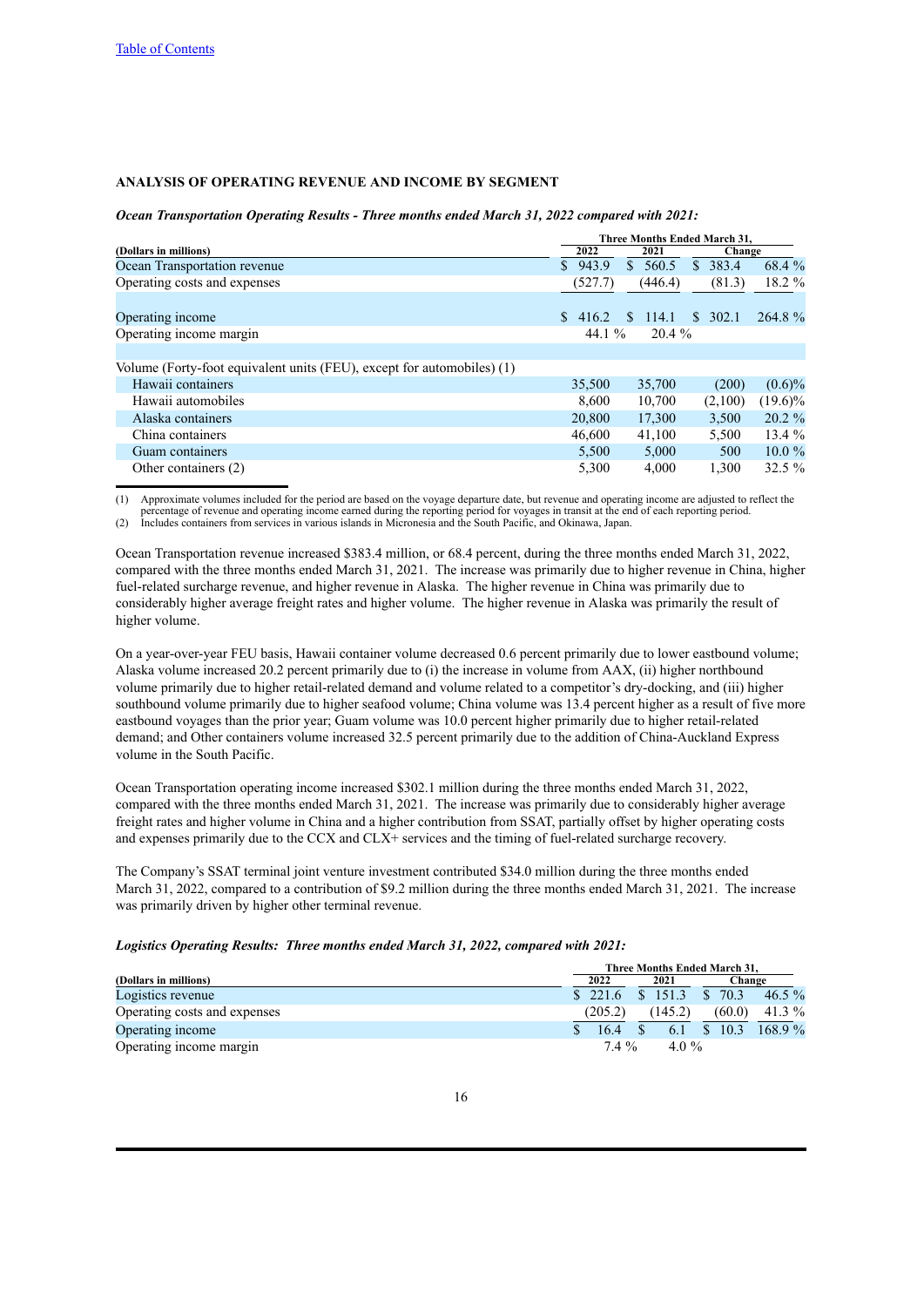Logistics revenue increased \$70.3 million, or 46.5 percent, during the three months ended March 31, 2022, compared with the three months ended March 31, 2021. The increase was primarily due to higher transportation brokerage and supply chain management revenue.

Logistics operating income increased \$10.3 million, or 168.9 percent, for the three months ended March 31, 2022, compared with the three months ended March 31, 2021. The increase was primarily due to higher contributions from all services.

# **LIQUIDITY AND CAPITAL RESOURCES**

Sources of liquidity available to the Company as of March 31, 2022, compared to December 31, 2021 were as follows:

*Cash, Cash Equivalents, Restricted Cash and Accounts Receivable:* Cash and cash equivalents, restricted cash and accounts receivable as of March 31, 2022, compared to December 31, 2021 were as follows:

| (In millions)                | March 31.<br>2022 |              | December 31.<br>2021 | <b>Change</b> |  |                  |
|------------------------------|-------------------|--------------|----------------------|---------------|--|------------------|
| Cash and cash equivalents    |                   | 392.8        |                      | 282.4         |  | \$110.4          |
| Restricted cash              |                   |              |                      | 53            |  |                  |
| Accounts receivable, net (1) |                   | $$371.4$ $$$ |                      | 343.7         |  | $\frac{1}{27.7}$ |

(1) As of March 31, 2022 and December 31, 2021, \$9.8 million of eligible accounts receivable were assigned to the CCF.

Changes in the Company's cash, cash equivalents and restricted cash for the three months ended March 31, 2022, compared to the three months ended March 31, 2021 were as follows:

|                                                                       | Three Months Ended March 31. |         |      |        |        |        |
|-----------------------------------------------------------------------|------------------------------|---------|------|--------|--------|--------|
| (In millions)                                                         | 2022                         |         | 2021 |        | Change |        |
| Net cash provided by operating activities (1)                         |                              | 273.9   |      | 122.9  |        | 151.0  |
| Net cash used in investing activities (2)                             |                              | (46.4)  |      | (37.1) |        | (9.3)  |
| Net cash used in by financing activities (3)                          |                              | (117.1) |      | (88.4) |        | (28.7) |
| Net increase (decrease) in cash, cash equivalents and restricted cash |                              | 110.4   |      | (2.6)  |        | 113.0  |
| Cash, cash equivalents and restricted cash, beginning of the period   |                              | 287.7   |      | 19.7   |        | 268.0  |
| Cash, cash equivalents and restricted cash, end of the period         |                              | 398.1   |      |        |        | 381.0  |

#### *(1) Changes in net cash provided by operating activities:*

Changes in net cash provided by operating activities for the three months ended March 31, 2022, compared to the three months ended March 31, 2021, were due to the following:

| (In millions)                                                | Change |
|--------------------------------------------------------------|--------|
| Net income                                                   | 252.0  |
| Non-cash depreciation and amortization                       | 1.1    |
| Non-cash deferred income taxes                               | 0.1    |
| Other non-cash related changes, net                          | 0.8    |
| Income and distributions from SSAT, net                      | (35.3) |
| Accounts receivable, net                                     | (20.0) |
| Prepaid expenses and other assets                            | (26.7) |
| Accounts payable, accruals and other liabilities             | (21.8) |
| Operating lease liabilities                                  | (12.9) |
| Non-cash amortization of operating lease right of use assets | 12.3   |
| Deferred dry-docking payments                                | 0.9    |
| Non-cash deferred dry-docking amortization                   | 0.1    |
| Other long-term liabilities                                  | 0.4    |
| Total                                                        | 151 0  |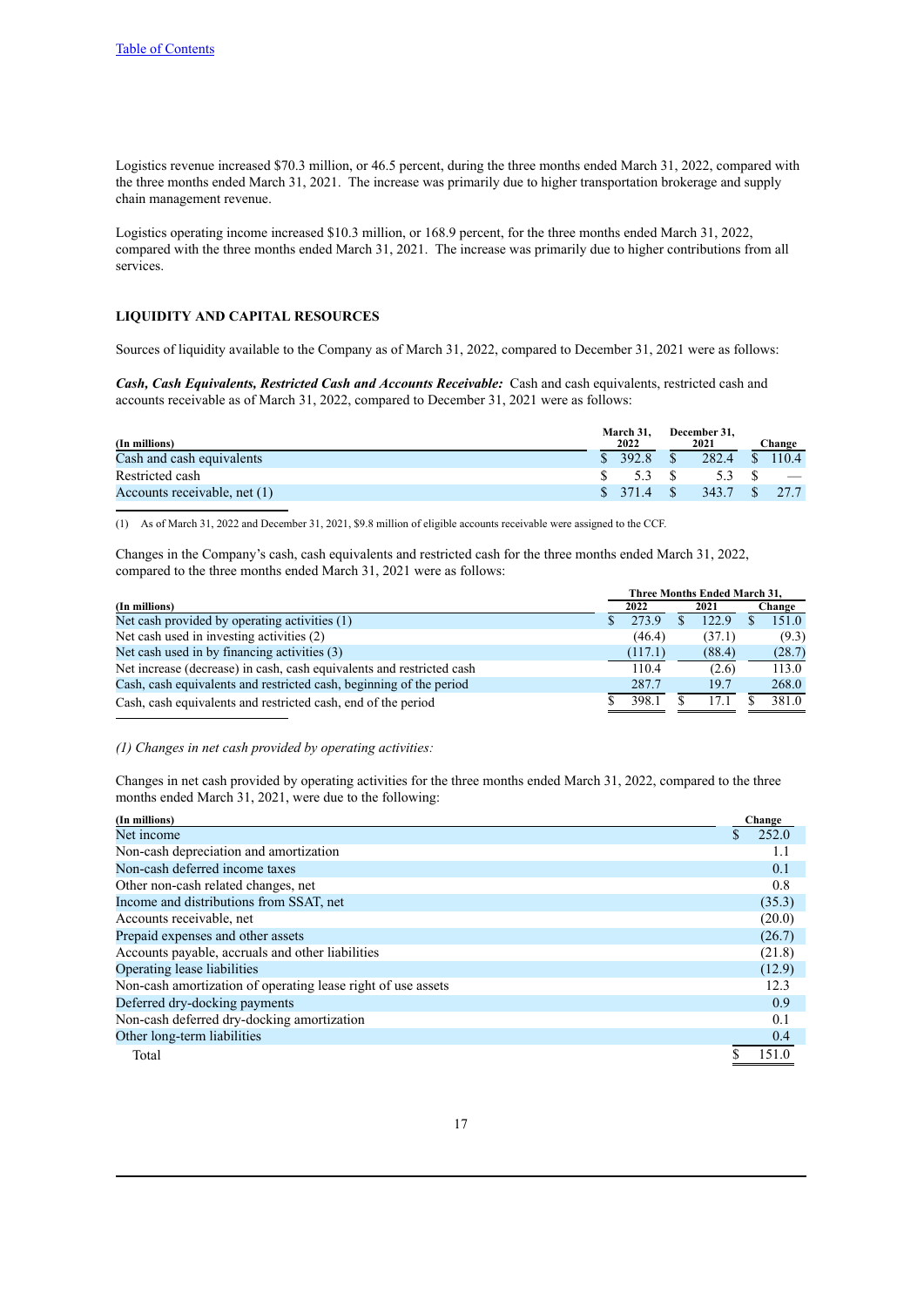Net income was \$339.2 million for the three months ended March 31, 2022, compared to \$87.2 million for the three months ended March 31, 2021, as described above. Income from SSAT was \$34.0 million for the three months ended March 31, 2022, compared to \$9.2 million for the three months ended March 31, 2021. The increase in income from SSAT was due to higher operating profits generated by SSAT during the three months ended March 31, 2022 as compared to the same prior year period. There were no cash distributions from SSAT during the three months ended March 31, 2022, compared to \$10.5 million for the three months ended March 31, 2021. Cash distributions from SSAT are dependent on the level of cash available for distribution after operational and future capital needs of SSAT, and the timing of when such dividends are declared and paid. Changes in accounts receivable were primarily due to increased levels of revenues, and the timing of collections associated with those receivables. Changes in prepaid expenses and other assets were primarily due to increased prepaid fuel and other operating related costs, and the timing and amount of prepaid income taxes for the three months ended March 31, 2022 as compared to the same prior year period. Changes in accounts payable, accruals and other liabilities were primarily due to increased levels of operating costs and the timing of payments associated with those liabilities. Changes in operating lease liabilities were primarily due to new operating lease additions and renewals, partially offset by operating lease terminations during the three months ended March 31, 2022, compared to the same prior year period. Deferred dry-docking payments for the three months ended March 31, 2022 were \$8.6 million, compared to \$9.5 million for the three months ended March 31, 2021. The decrease in deferred dry-docking payments was due to less dry-dock related activity during the three months ended March 31, 2022 as compared to the same prior year period.

# *(2) Changes in net cash used in investing activities:*

Changes in net cash used in investing activities for the three months ended March 31, 2022, compared to the three months ended March 31, 2021, were due to the following:

| (In millions)                                         | Change |
|-------------------------------------------------------|--------|
| Cash deposits into CCF                                | (10.7) |
| Withdrawals from CCF                                  | 10.7   |
| Capitalized vessel construction expenditures          | (9.4)  |
| Other capital expenditures                            | 1.1    |
| Proceeds from disposal of property and equipment, net | (1.0)  |
| Total                                                 | (9.3)  |

Capitalized vessel construction expenditures (including capitalized interest) were \$9.4 million for the three months ended March 31, 2022 and related to the construction of a new flat-deck barge. There were no capitalized vessel construction expenditures during the three months ended March 31, 2021. Other capital expenditures payments were \$37.4 million for the three months ended March 31, 2022, compared to \$38.5 million for the three months ended March 31, 2021. Other capital expenditures primarily relates to the acquisition of containers, chassis and other equipment; vessel related expenditures; and expenditures on other capital related projects.

#### *(3) Changes in net cash used in financing activities:*

Changes in net cash used in financing activities for the three months ended March 31, 2022, compared to the three months ended March 31, 2021, were due to the following:

| (In millions)                                                              | Change |
|----------------------------------------------------------------------------|--------|
| Repurchase of Matson common stock                                          | (70.4) |
| Repayments and borrowings under revolving credit facility, net             | 46.8   |
| Withholding tax related to net share settlements of restricted stock units | (5.3)  |
| Payment of financing costs                                                 | 3.0    |
| Dividends paid                                                             | (2.8)  |
| Total                                                                      | (28.7) |

During the three months ended March 31, 2022, the Company paid \$70.4 million for the repurchase of Matson common stock. There was no stock repurchase activity during the same prior year period. During the three months ended March 31, 2022, the Company paid \$14.4 million in scheduled fixed debt payments, compared to \$14.4 million in scheduled fixed debt payments during the three months ended March 31, 2021. During the three months ended March 31, 2021, the Company decreased net borrowings under the revolving credit facility by \$46.8 million. There were no borrowing under the revolving credit facility during the three months ended March 31, 2022. During the three months ended March 31, 2021, the Company paid \$3.0 million in financing costs. No financing costs were paid during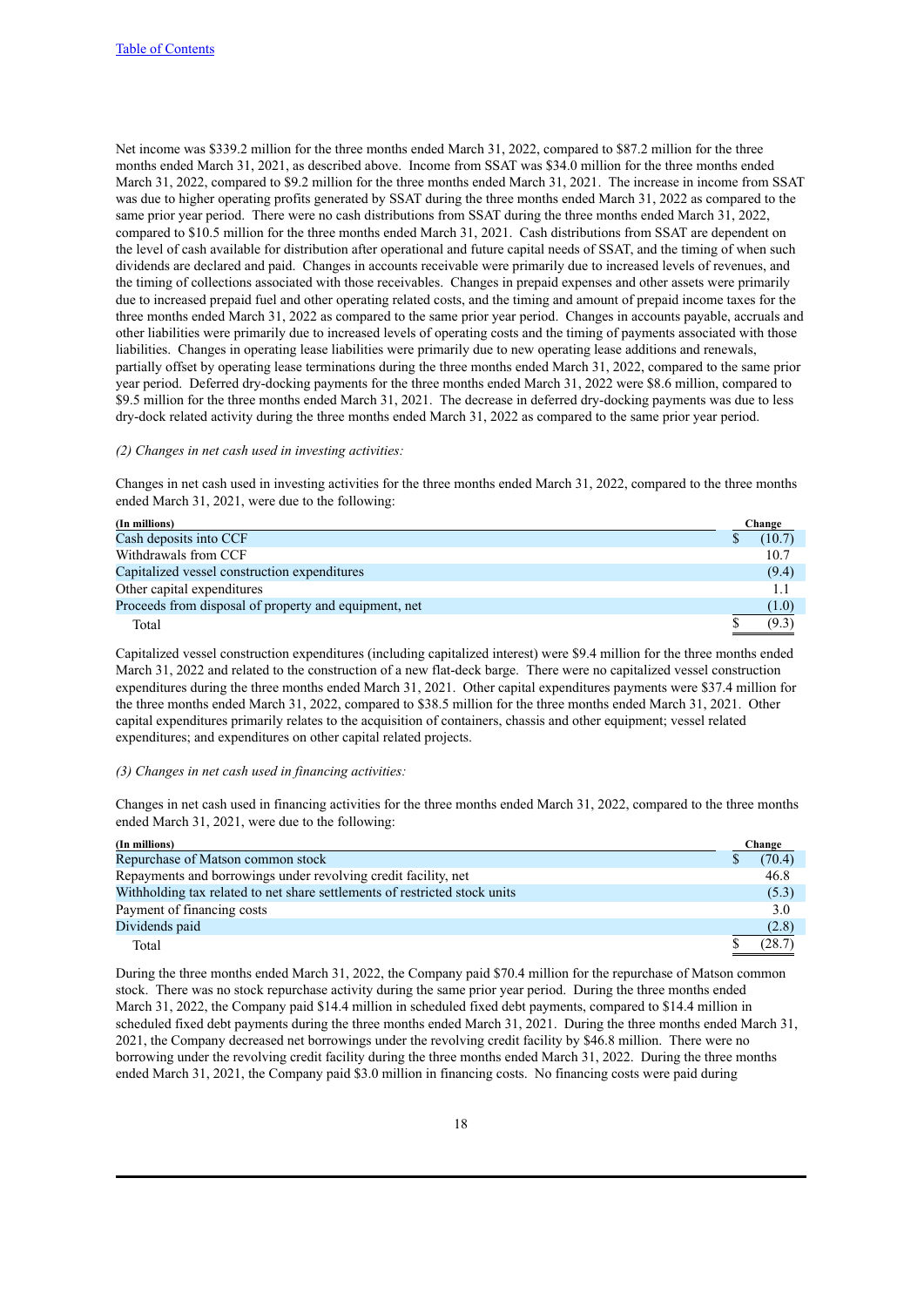the three months ended March 31, 2022. During the three months ended March 31, 2022, the Company paid \$19.4 million in payroll taxes related to vested restricted stock units, compared to \$14.1 million for the three months ended March 31, 2021. The increase in withholding tax was primarily due to the increase of the Company's stock price as of the vesting date of the restricted stock units. During the three months ended March 31, 2022, the Company paid \$12.9 million in dividends, compared to \$10.1 million during the three months ended March 31, 2021. The increase in dividend payments resulted from an increase in dividends declared per share of common stock by the Company.

*Debt:* Total Debt as of March 31, 2022 and December 31, 2021 is as follows:

| (In millions)       | March 31.<br>2022 | December 31,<br>2021 | <b>Change</b> |
|---------------------|-------------------|----------------------|---------------|
| Fixed interest debt | 614.7             | 629.0                | (14.3)        |
| <b>Total Debt</b>   | 614.7             | 629.0                | (14.3)        |

Total Debt decreased by \$14.3 million during the three months ended March 31, 2022. The decrease in fixed interest debt was due to the scheduled repayments of private placement term loans and Title XI debt during the three months ended March 31, 2022.

As of March 31, 2022, the Company had \$642.0 million of remaining borrowing availability under the revolving credit facility, with a maturity date of March 31, 2026. The Company's debt is described in Note 6 of Part I, Item 1 above.

*Working Capital:* The Company had a working capital surplus of \$264.6 million and \$92.1 million at March 31, 2022 and December 31, 2021, respectively. Working capital is primarily impacted by the amount of net cash provided by operating activities, the amount of capital expenditures, the timing of collections associated with accounts receivable, prepaid expenses and other assets, and by the amount and timing of payments associated with accounts payable, accruals, income taxes and other liabilities. The increase in working capital surplus at March 31, 2022 is primarily due to the increase in cash generated from operating activities during the three months ended March 31, 2022, compared to the three months ended December 31, 2021.

*Capital Expenditures:* There were no material changes during the quarter ended March 31, 2022 to the Company's expected capital expenditures for the years ending December 31, 2022 and 2023 that are described in Part II, Item 7 of the Company's Annual Report on Form 10-K for the year ended [December](https://www.sec.gov/ix?doc=/Archives/edgar/data/3453/000155837022002040/matx-20211231x10k.htm) 31, 2021.

*Repurchase of Shares:* During the quarter ended March 31, 2022, the Company repurchased approximately 0.7 million shares for a total cost of \$68.6 million. The maximum number of shares that may be purchased under the Company's stock repurchase program was approximately 2.8 million shares at March 31, 2022.

*Other Material Cash Requirements:* Except as described above, there were no other material changes during the quarter ended March 31, 2022 to the Company's other cash requirements that are described in Part II, Item 7 of the Company's Annual Report on Form 10-K for the year ended [December](https://www.sec.gov/ix?doc=/Archives/edgar/data/3453/000155837022002040/matx-20211231x10k.htm) 31, 2021.

### **CRITICAL ACCOUNTING POLICIES AND ESTIMATES**

There have been no changes during this quarter to the Company's critical accounting policies and estimates as discussed in Part II, Item 7 of the Company's Annual Report on Form 10-K for the year ended December 31, 2021.

### **OTHER MATTERS**

The Company's first quarter 2022 cash dividend of \$0.30 per share was paid on March 3, 2022. On April 28, 2022, the Company's Board of Directors declared a cash dividend of \$0.30 per share payable on June 2, 2022 to shareholders of record on May 12, 2022.

### <span id="page-20-0"></span>**ITEM 3. QUANTITATIVE AND QUALITATIVE DISCLOSURES ABOUT MARKET RISK**

There have been no material changes to the Company's market risk position from the information provided under Part II, Item 7A, "Quantitative and Qualitative Disclosures About Market Risk," of our Annual Report on Form 10-K for the year ended December 31, 2021.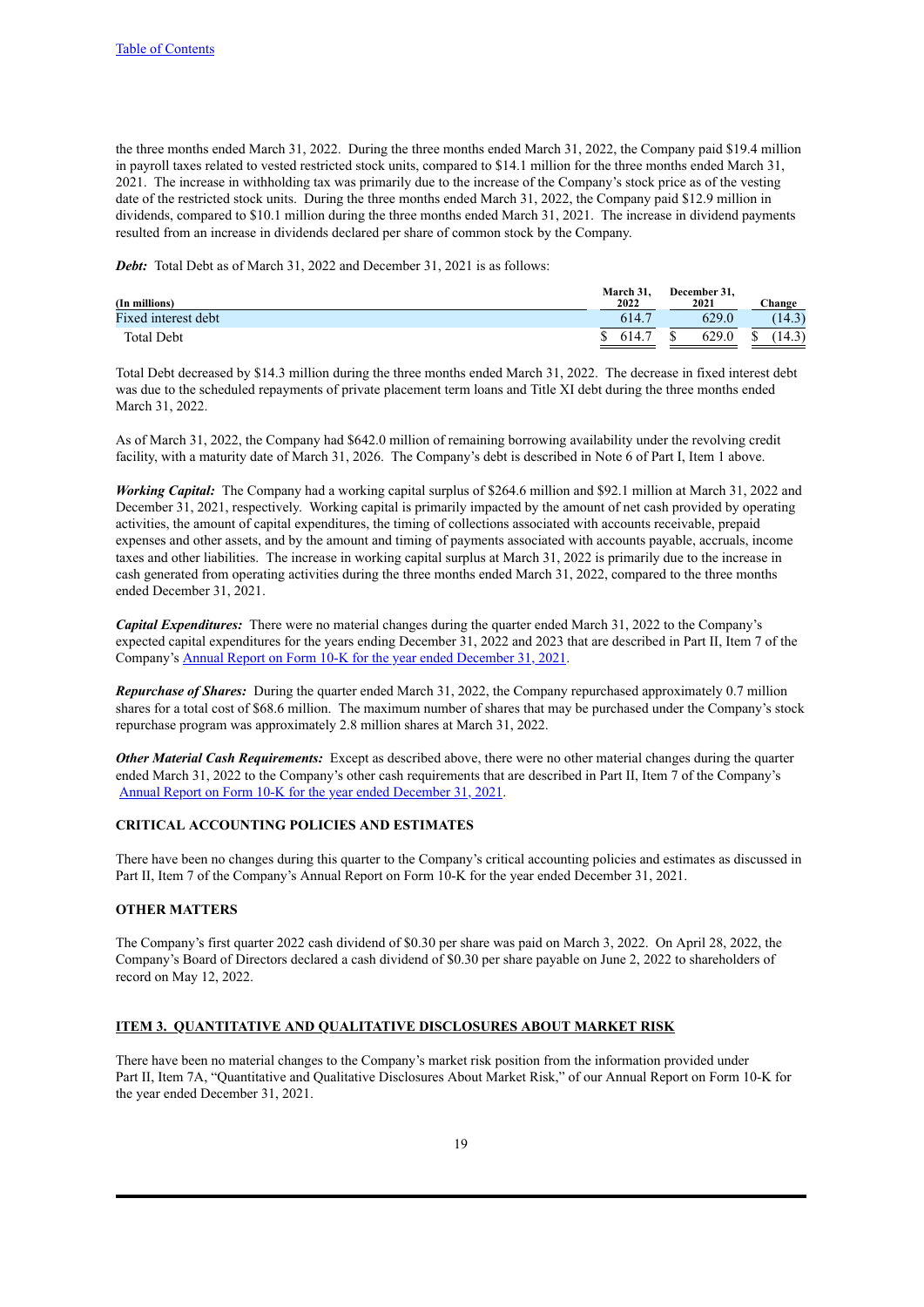#### <span id="page-21-0"></span>**ITEM 4. CONTROLS AND PROCEDURES**

#### **Evaluation of Disclosure Controls and Procedures.**

The Company's management, with the participation of the Company's Chief Executive Officer and Chief Financial Officer, has evaluated the effectiveness of the Company's disclosure controls and procedures (as defined in Rules 13a-15(e) and 15d-15(e) under the Securities Exchange Act of 1934, as amended (the "Exchange Act")) as of the end of the period covered by this report. Based on such evaluation, the Company's Chief Executive Officer and Chief Financial Officer have concluded that, as of March 31, 2022, the Company's disclosure controls and procedures are effective.

#### **Changes in Internal Control Over Financial Reporting.**

There were no changes in the Company's internal control over financial reporting (as defined in Rules 13a-15(f) and 15d-15(f) under the Exchange Act) that occurred during the three months ended March 31, 2022, that have materially affected, or are reasonably likely to materially affect, the Company's internal control over financial reporting.

# **PART II. OTHER INFORMATION**

#### <span id="page-21-2"></span><span id="page-21-1"></span>**ITEM 1. LEGAL PROCEEDINGS**

*Environmental Matters:* The Company's Ocean Transportation segment has certain risks that could result in expenditures for environmental remediation. Except as described below, the Company believes that based on all information available to it, the Company is currently in compliance, in all material respects, with applicable environmental laws and regulations.

In accordance with SEC rules, with respect to administrative or judicial proceedings involving the environment, the Company has determined it will disclose any such proceeding if it reasonably believes such proceeding will result in monetary sanctions, exclusive of interest and costs, at or in excess of \$1 million. The Company believes that such threshold is reasonably designed to result in disclosure of environmental proceedings that are material to its business or financial condition.

On November 10, 2021, the California Air Resources Board ("CARB") issued a Notice of Violation (the "NOV") to Matson for alleged violations of the Airborne Toxic Control Measure for Auxiliary Diesel Engines Operated on Ocean-Going Vessels At-Berth in a California Port pursuant to California Code of Regulations, title 17, section 93118.3. CARB regulations require that a company's fleet plug into shore power for at least 80 percent of visits at California ports and reduce auxiliary engine power generation by at least 80 percent. The NOV alleges that Matson's fleet did not meet the 80 percent thresholds during visits to the Port of Long Beach in 2020. The violations were alleged to have been incurred by chartered vessels in the CLX+ service. These chartered vessels were not outfitted with alternative maritime power ("AMP") capability which would have allowed them to plug into the shore power grid and shut down the vessel diesel generators when at dock. The Company has presented mitigating factors for consideration in settlement discussions with CARB, as well as plans to achieve compliance in 2022. Although potential penalties for 2020, 2021 and 2022 violations could, in the aggregate, reasonably be expected to exceed \$1 million, they are not expected to be material to the Company's financial condition, results of operations or cash flows.

*Other Matters:* The Company and its subsidiaries are parties to, or may be contingently liable in connection with, other legal actions arising in the normal course of their businesses, the outcomes of which, in the opinion of management after consultation with counsel, would not have a material effect on the Company's financial condition, results of operations, or cash flows.

#### <span id="page-21-3"></span>**ITEM 1A. RISK FACTORS**

There were no material changes to the Company's risk factors that are described in Part I, Item 1A, "Risk Factors" of the Company's Annual Report on Form 10-K for the year ended December 31, 2021.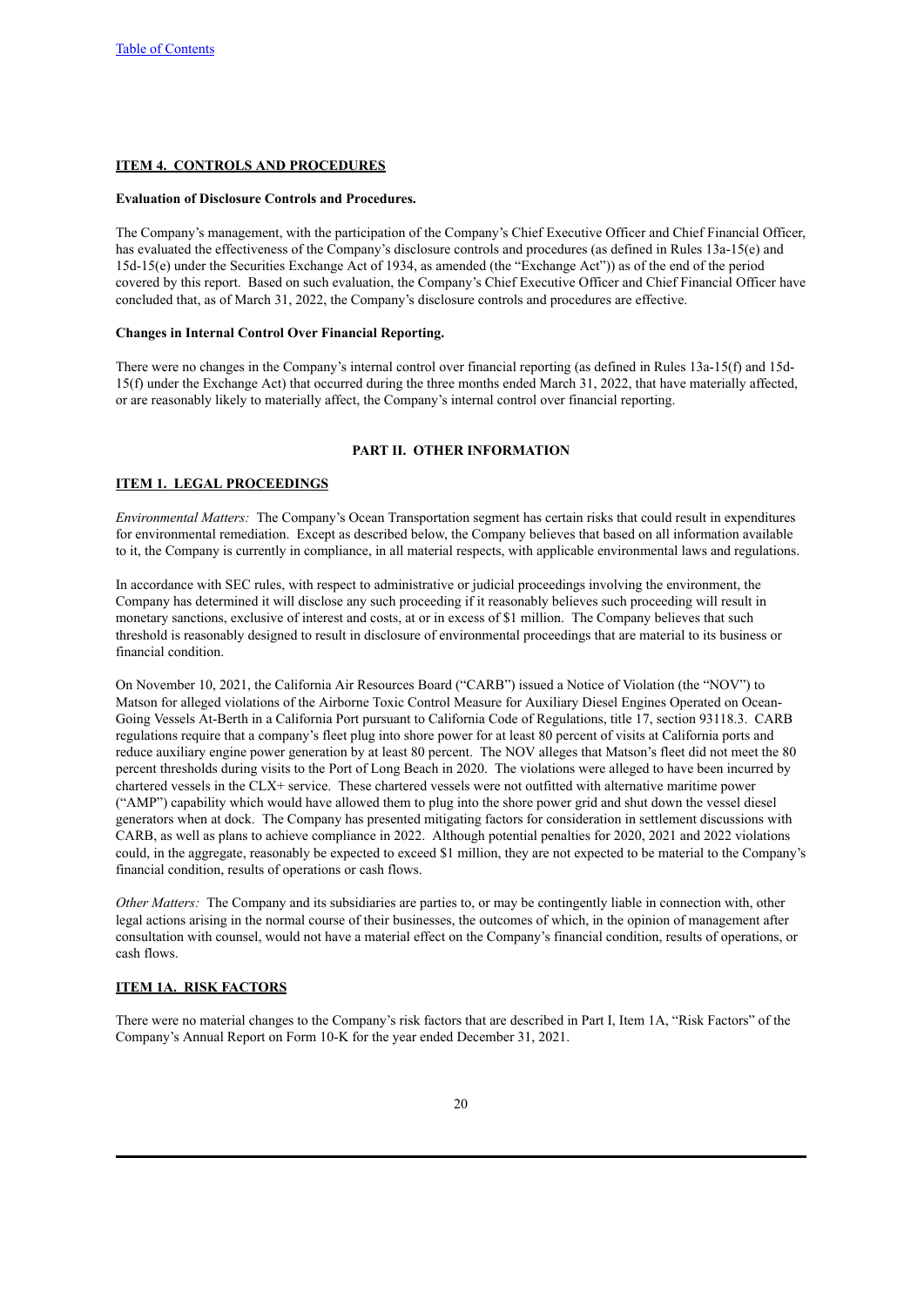# <span id="page-22-0"></span>**ITEM 2. UNREGISTERED SALES OF EQUITY SECURITIES AND USE OF PROCEEDS**

(c) Purchases of Equity Securities by the Issuer and Affiliated Purchases.

The following is the summary of Matson shares that were repurchased under the Company's share repurchase program during the three months ended March 31, 2022:

| $\frac{1}{2}$ and $\frac{1}{2}$ and $\frac{1}{2}$ and $\frac{1}{2}$ and $\frac{1}{2}$ and $\frac{1}{2}$ and $\frac{1}{2}$ and $\frac{1}{2}$ and $\frac{1}{2}$<br>Period | <b>Total Number of</b><br><b>Shares</b><br>Purchased | <b>Average Price</b><br><b>Paid Per Share</b> | <b>Total Number of</b><br><b>Shares Purchased</b><br>as Part of Publicly<br><b>Announced Plans or</b><br>Programs (1) | <b>Maximum Number</b><br>of Shares that May<br><b>Be Purchased</b><br><b>Under the Plans or</b><br>Programs |
|-------------------------------------------------------------------------------------------------------------------------------------------------------------------------|------------------------------------------------------|-----------------------------------------------|-----------------------------------------------------------------------------------------------------------------------|-------------------------------------------------------------------------------------------------------------|
| January $1 - 31$ , 2022                                                                                                                                                 | 213,900                                              | 89.62                                         | 213,900                                                                                                               | 3,301,897                                                                                                   |
| February $1 - 28$ , 2022                                                                                                                                                | 162.500                                              | 91.54                                         | 162.500                                                                                                               | 3,139,397                                                                                                   |
| March $1 - 31$ , 2022                                                                                                                                                   | 305,000                                              | 113.32                                        | 305,000                                                                                                               | 2,834,397                                                                                                   |
| Total                                                                                                                                                                   | 681.400                                              | 100.69                                        | 681,400                                                                                                               |                                                                                                             |

(1) On June 24, 2021, the Company announced that Matson's Board of Directors had approved a share repurchase program of up to 3.0 million shares of common stock from August 3, 2021 through August 2, 2024. On January 27, 20

# <span id="page-22-1"></span>**ITEM 3. DEFAULTS UPON SENIOR SECURITIES**

None.

#### <span id="page-22-2"></span>**ITEM 4. MINE SAFETY DISCLOSURES**

None.

# <span id="page-22-3"></span>**ITEM 5. OTHER INFORMATION**

None.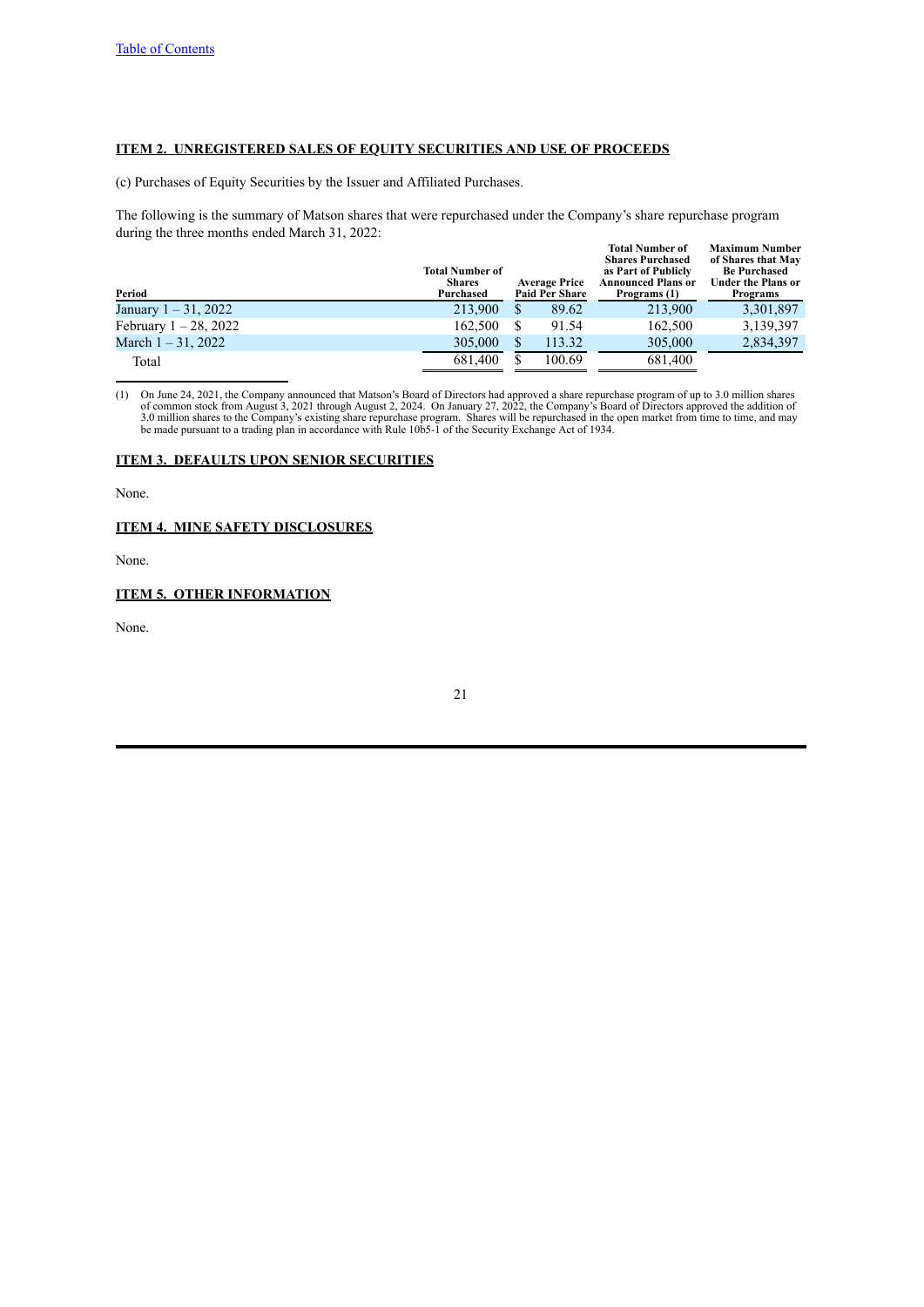# <span id="page-23-0"></span>**ITEM 6. EXHIBITS**

- 31.1\*\* [Certification](#page-25-0) of Chief Executive Officer pursuant to Rule 13a-14(a) or 15d-14(a) of the Securities Exchange Act of 1934.
- 31.2\*\* [Certification](#page-26-0) of Chief Financial Officer pursuant to Rule 13a-14(a) or 15d-14(a) of the Securities Exchange Act of 1934.
- 32\*\*\* [Certification](#page-27-0) of Chief Executive Officer and Chief Financial Officer pursuant to 18 U.S.C. Section 1350.
- 101.INS\*\* Inline XBRL Instance Document the instance document does not appear in the Interactive Data File because its XBRL tags are embedded within the Inline XBRL document.
- 101.SCH\*\* Inline XBRL Taxonomy Extension Schema Document
- 101.CAL\*\* Inline XBRL Taxonomy Extension Calculation Linkbase Document
- 101.DEF\*\* Inline XBRL Taxonomy Extension Definition Linkbase Document
- 101.LAB\*\* Inline XBRL Taxonomy Extension Label Linkbase Document
- 101.PRE\*\* Inline XBRL Taxonomy Extension Presentation Linkbase Document

104\*\* Cover Page Interactive Data File (formatted in Inline XBRL and included as Exhibit 101).

\*\* Filed herewith.

\*\*\* Furnished herewith.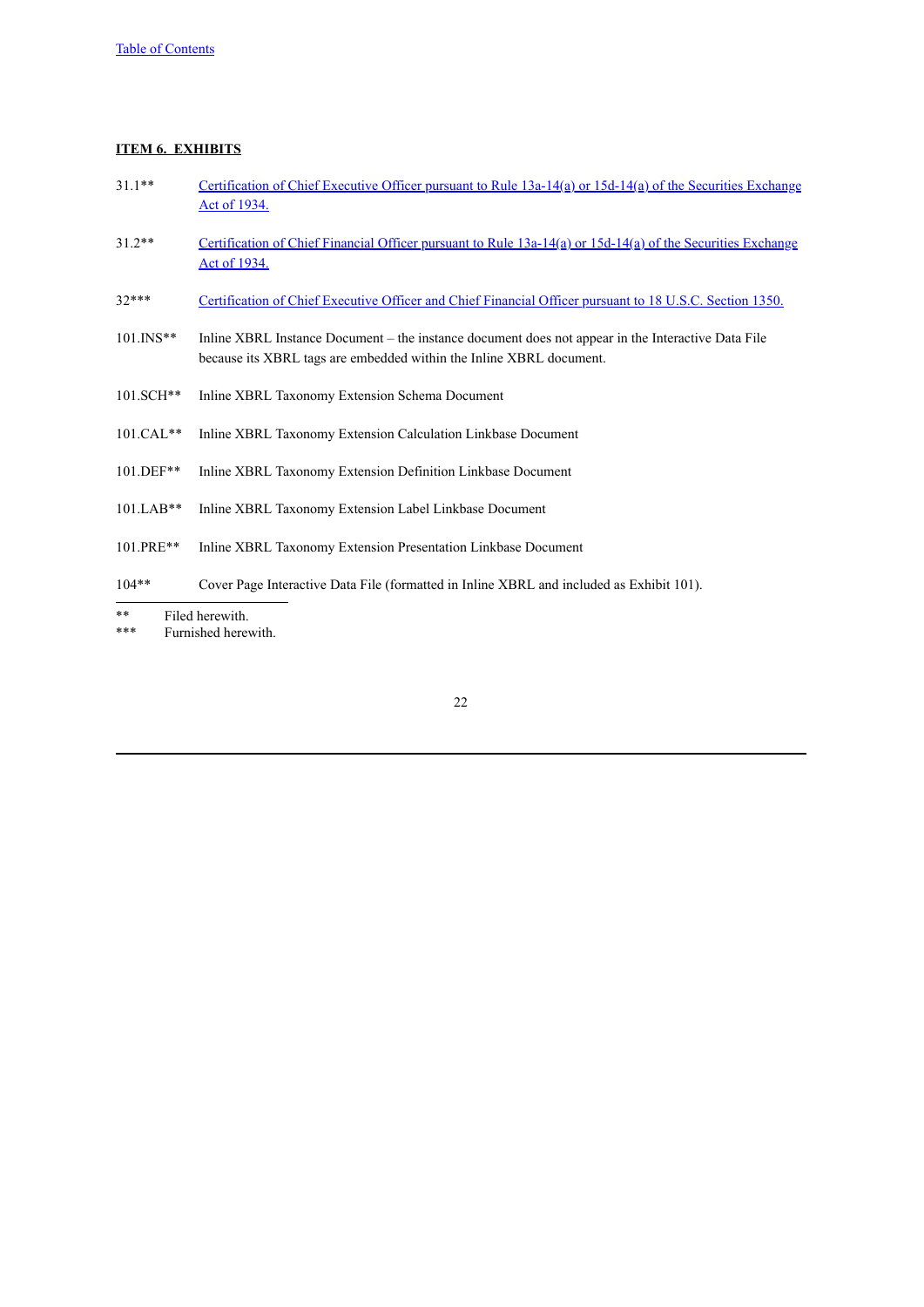# **SIGNATURES**

<span id="page-24-0"></span>Pursuant to the requirements of the Securities Exchange Act of 1934, the registrant has duly caused this report to be signed on its behalf by the undersigned thereunto duly authorized.

MATSON, INC.

(Registrant)

Date: May 4, 2022 /s/ Joel M. Wine Joel M. Wine Executive Vice President and Chief Financial Officer

Date: May 4, 2022 /s/ Kevin L. Stuck

Kevin L. Stuck Vice President and Controller (principal accounting officer)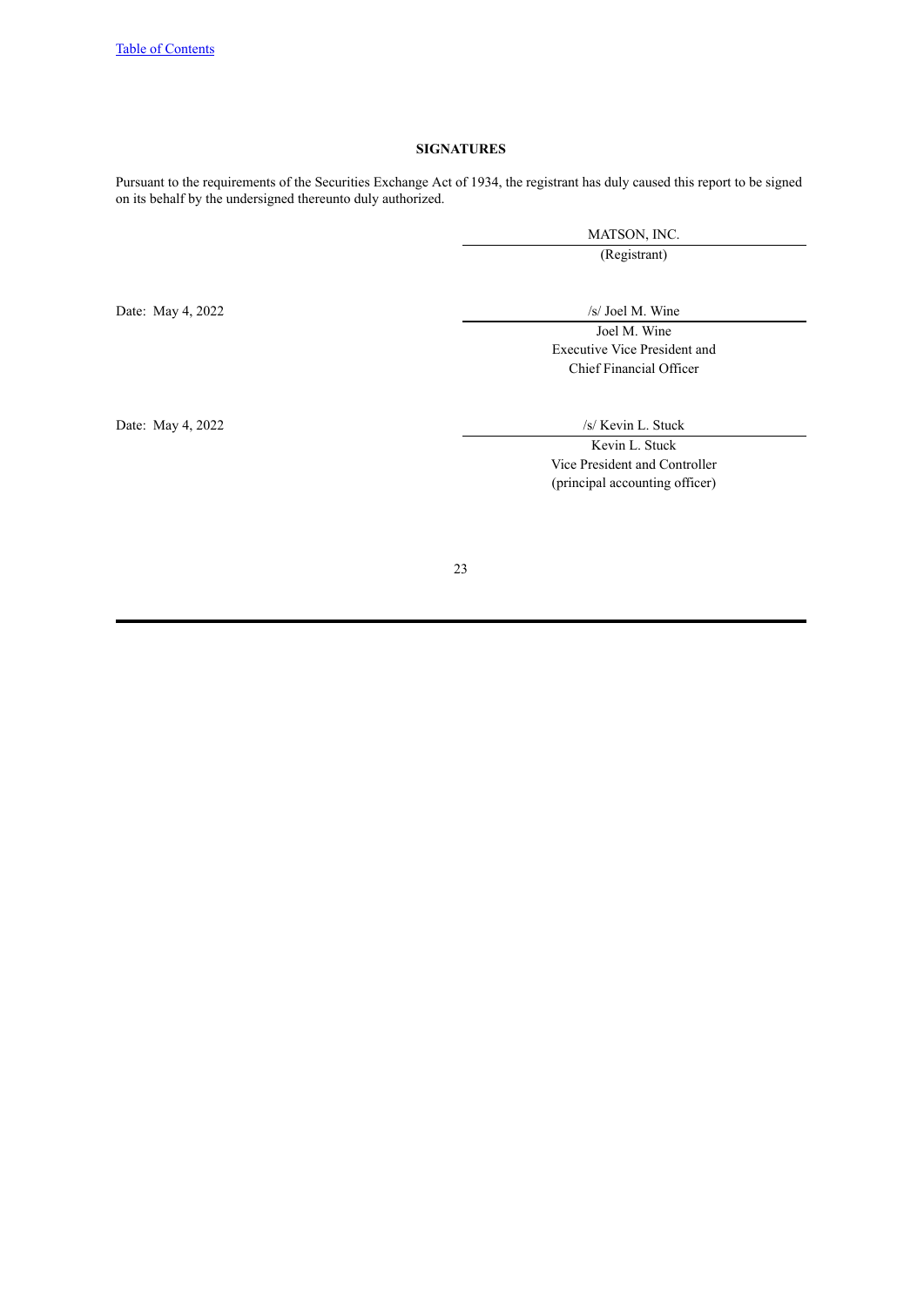#### Certification of Chief Executive Officer pursuant to Rule 13a-14(a) or 15d-14(a) of the Securities Exchange Act of 1934

<span id="page-25-0"></span>I, Matthew J. Cox, certify that:

1. I have reviewed this Quarterly Report on Form 10-Q of Matson, Inc.;

2. Based on my knowledge, this report does not contain any untrue statement of a material fact or omit to state a material fact necessary to make the statements made, in light of the circumstances under which such statements were made, not misleading with respect to the period covered by this report;

3. Based on my knowledge, the financial statements, and other financial information included in this report, fairly present in all material respects the financial condition, results of operations and cash flows of the registrant as of, and for, the periods presented in this report;

4. The registrant's other certifying officer(s) and I are responsible for establishing and maintaining disclosure controls and procedures (as defined in Exchange Act Rules 13a-15(e) and 15d-15(e)) and internal control over financial reporting (as defined in Exchange Act Rules 13a-15(f) and 15d-15(f)) for the registrant and have:

(a) Designed such disclosure controls and procedures, or caused such disclosure controls and procedures to be designed under our supervision, to ensure that material information relating to the registrant, including its consolidated subsidiaries, is made known to us by others within those entities, particularly during the period in which this report is being prepared;

(b) Designed such internal control over financial reporting, or caused such internal control over financial reporting to be designed under our supervision, to provide reasonable assurance regarding the reliability of financial reporting and the preparation of financial statements for external purposes in accordance with generally accepted accounting principles;

(c) Evaluated the effectiveness of the registrant's disclosure controls and procedures and presented in this report our conclusions about the effectiveness of the disclosure controls and procedures, as of the end of the period covered by this report based on such evaluation; and

(d) Disclosed in this report any change in the registrant's internal control over financial reporting that occurred during the registrant's most recent fiscal quarter (the registrant's fourth fiscal quarter in the case of an annual report) that has materially affected, or is reasonably likely to materially affect, the registrant's internal control over financial reporting; and

5. The registrant's other certifying officer(s) and I have disclosed, based on our most recent evaluation of internal control over financial reporting, to the registrant's auditors and the audit committee of the registrant's board of directors (or persons performing the equivalent functions):

(a) All significant deficiencies and material weaknesses in the design or operation of internal control over financial reporting which are reasonably likely to adversely affect the registrant's ability to record, process, summarize and report financial information; and

(b) Any fraud, whether or not material, that involves management or other employees who have a significant role in the registrant's internal control over financial reporting.

By /s/ Matthew J. Cox

Matthew J. Cox, Chairman and Chief Executive Officer

Date: May 4, 2022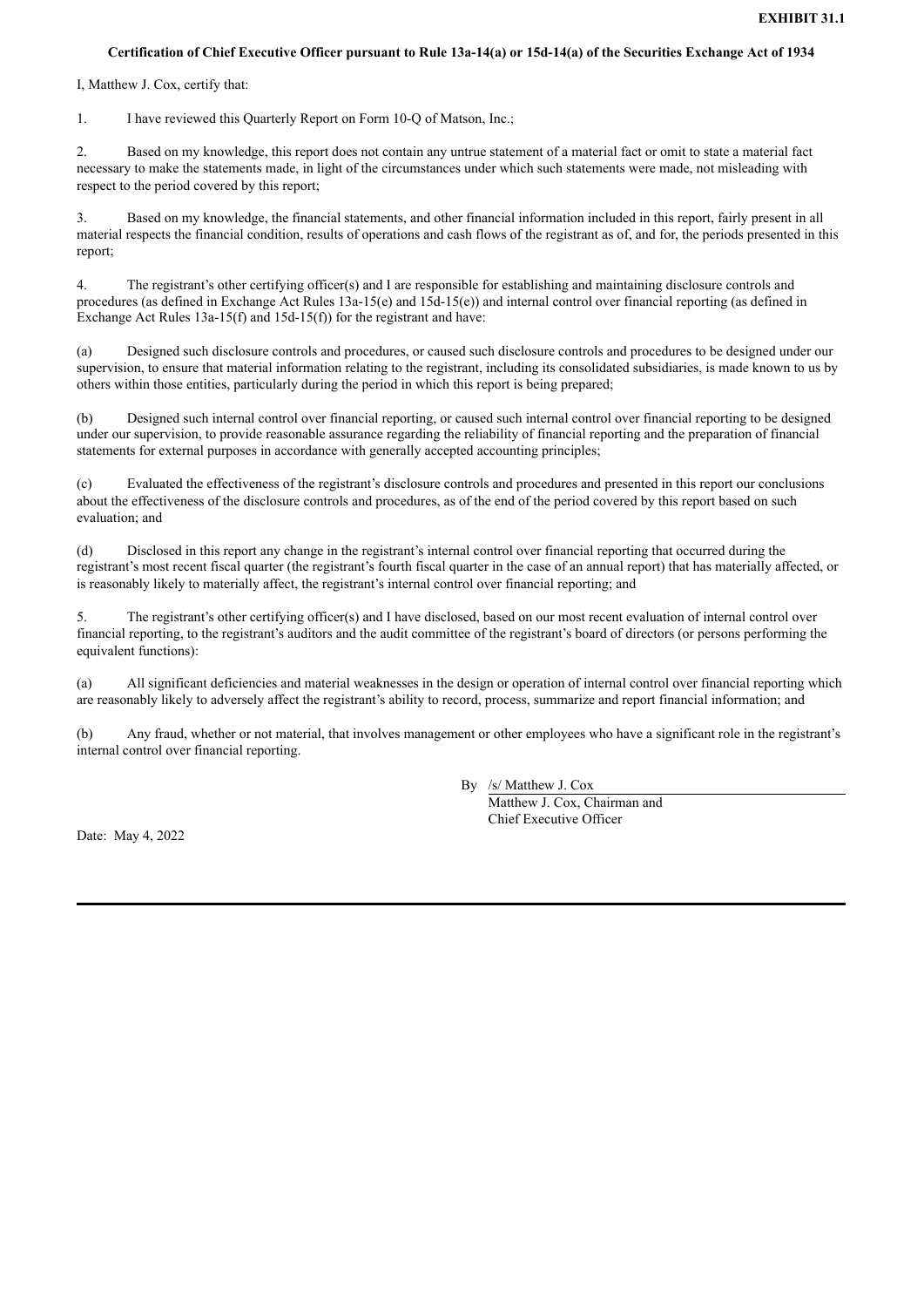#### Certification of Chief Financial Officer pursuant to Rule 13a-14(a) or 15d-14(a) of the Securities Exchange Act of 1934

<span id="page-26-0"></span>I, Joel M. Wine, certify that:

1. I have reviewed this Quarterly Report on Form 10-Q of Matson, Inc.;

2. Based on my knowledge, this report does not contain any untrue statement of a material fact or omit to state a material fact necessary to make the statements made, in light of the circumstances under which such statements were made, not misleading with respect to the period covered by this report;

3. Based on my knowledge, the financial statements, and other financial information included in this report, fairly present in all material respects the financial condition, results of operations and cash flows of the registrant as of, and for, the periods presented in this report;

4. The registrant's other certifying officer(s) and I are responsible for establishing and maintaining disclosure controls and procedures (as defined in Exchange Act Rules 13a-15(e) and 15d-15(e)) and internal control over financial reporting (as defined in Exchange Act Rules 13a-15(f) and 15d-15(f)) for the registrant and have:

(a) Designed such disclosure controls and procedures, or caused such disclosure controls and procedures to be designed under our supervision, to ensure that material information relating to the registrant, including its consolidated subsidiaries, is made known to us by others within those entities, particularly during the period in which this report is being prepared;

(b) Designed such internal control over financial reporting, or caused such internal control over financial reporting to be designed under our supervision, to provide reasonable assurance regarding the reliability of financial reporting and the preparation of financial statements for external purposes in accordance with generally accepted accounting principles;

(c) Evaluated the effectiveness of the registrant's disclosure controls and procedures and presented in this report our conclusions about the effectiveness of the disclosure controls and procedures, as of the end of the period covered by this report based on such evaluation; and

(d) Disclosed in this report any change in the registrant's internal control over financial reporting that occurred during the registrant's most recent fiscal quarter (the registrant's fourth fiscal quarter in the case of an annual report) that has materially affected, or is reasonably likely to materially affect, the registrant's internal control over financial reporting; and

5. The registrant's other certifying officer(s) and I have disclosed, based on our most recent evaluation of internal control over financial reporting, to the registrant's auditors and the audit committee of the registrant's board of directors (or persons performing the equivalent functions):

(a) All significant deficiencies and material weaknesses in the design or operation of internal control over financial reporting which are reasonably likely to adversely affect the registrant's ability to record, process, summarize and report financial information; and

(b) Any fraud, whether or not material, that involves management or other employees who have a significant role in the registrant's internal control over financial reporting.

By /s/ Joel M. Wine

Joel M. Wine, Executive Vice President and Chief Financial Officer

Date: May 4, 2022